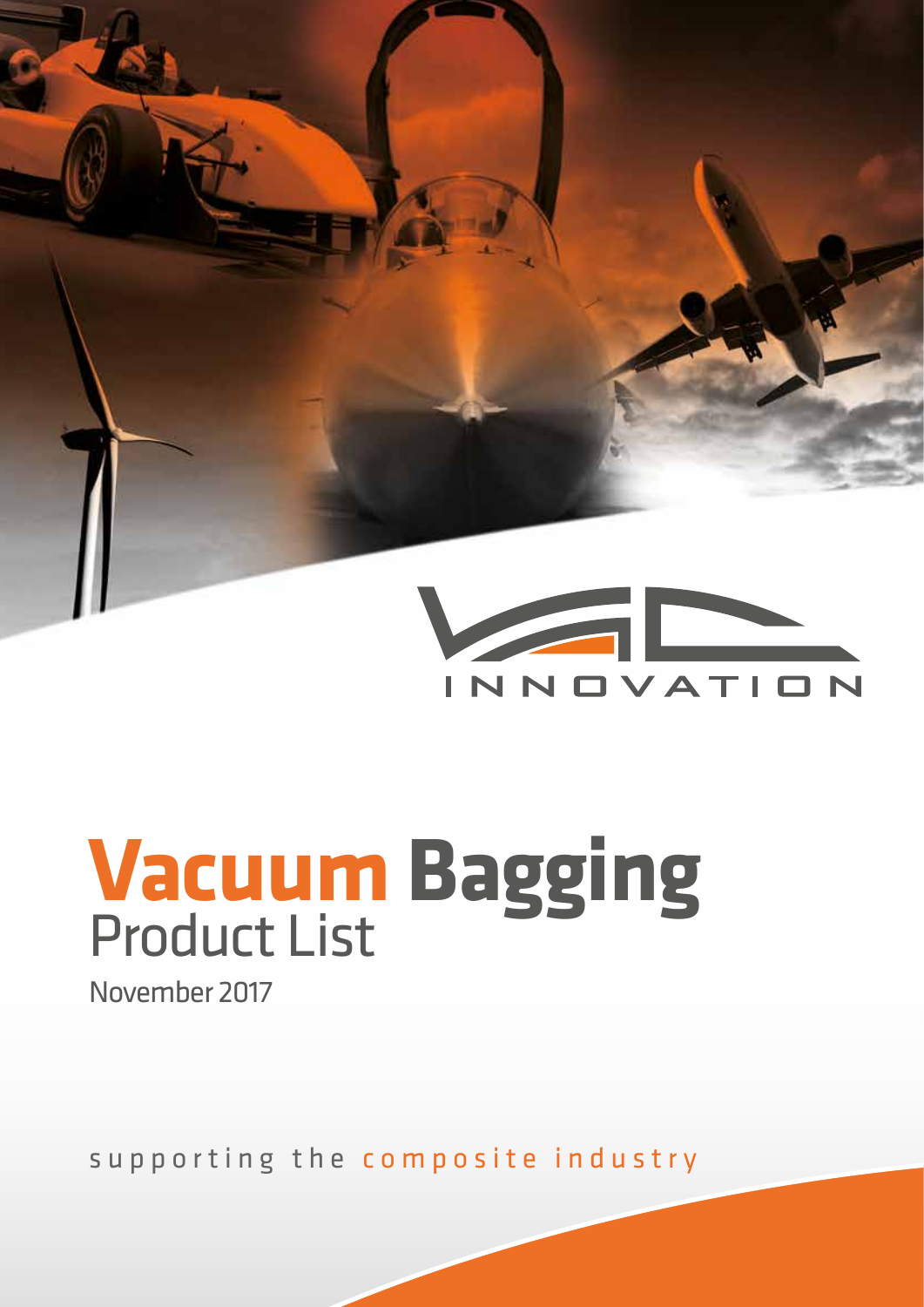## **Contents Page**



| <b>Vacuum Bagging Films</b>                | 3  |
|--------------------------------------------|----|
| <b>Release Films</b>                       | 6  |
| <b>Breather Fabrics</b>                    | 10 |
| <b>Adhesive Tapes</b>                      | 11 |
| <b>Sealant Tapes</b>                       | 13 |
| <b>Peel Ply Fabrics</b>                    | 14 |
| <b>PTFE Coated Glass Fabrics</b>           | 15 |
| <b>Release Agents</b>                      | 16 |
| <b>Rubber Products</b>                     | 18 |
| <b>Vacuum Connectors, Hoses and Gauges</b> | 19 |
| <b>Ancillary Items</b>                     | 22 |
| <b>Infusion Products</b>                   | 23 |
| <b>Vacuum Pumps</b>                        | 26 |
| <b>Autoclaves</b>                          | 27 |

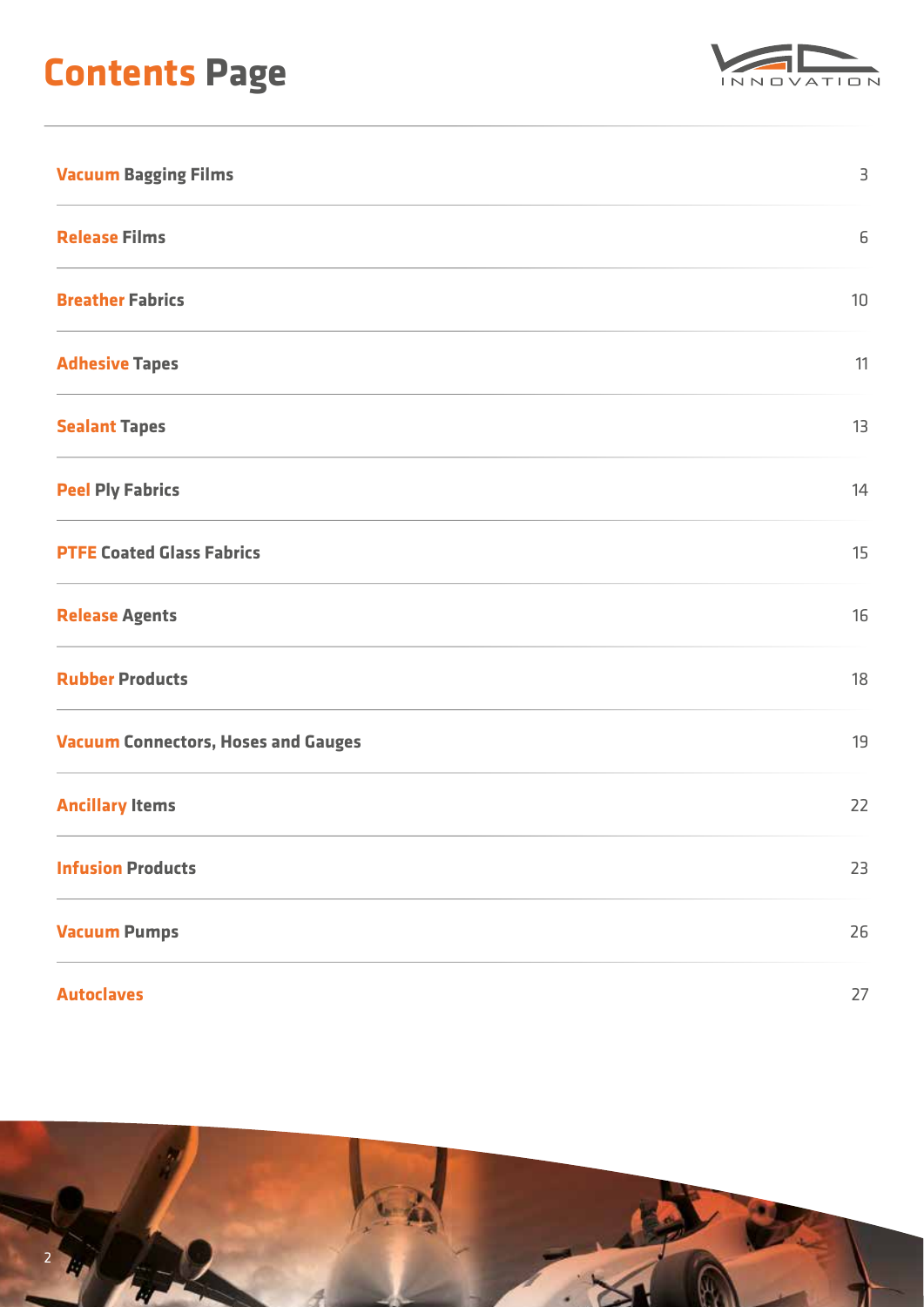## **Vacuum Bagging Films**



#### **Product Code VACtiteUltraP**

**Product Description** Supple, pink nylon vacuum bagging film (lay-flat tube) Roll length: 75 linear metres up to 9" wide, 150 linear metres 12" to 52" wide.

**General Description** A strong and supple, mono-layer, heat stabilized nylon bagging film for oven and autoclave processing. Supplied as a lay-flat tubular film.



| <b>Item Ref.</b> | Colour           | Film<br><b>Thickness</b> | Nominal<br>Yield                        | Tensile<br><b>Strength</b> | Elongation<br>at Fail | Elongation  <br>at Yield | <b>Secant</b><br><b>Modulus</b> | <b>Melting</b><br>point (DSC) | <b>Deflection</b><br>Temp.                    | Specific<br>Gravitv | Max Usage<br>Temp. |
|------------------|------------------|--------------------------|-----------------------------------------|----------------------------|-----------------------|--------------------------|---------------------------------|-------------------------------|-----------------------------------------------|---------------------|--------------------|
| VACtiteUltraP    | Pink             | $0.05$ mm                | 16.53M <sup>2</sup> /kg<br>(for 0.05mm) | 7500 N/cm <sup>2</sup>     | 320%                  | 12%                      | 300,000<br>N/cm <sup>2</sup>    | $215^{\circ}$ C               | $205^{\circ}$ C<br>(at 46 N/cm <sup>2</sup> ) | 1.14                | 205°C              |
|                  |                  |                          |                                         |                            |                       |                          |                                 |                               |                                               |                     |                    |
| <b>Widths</b>    | 50 <sub>mm</sub> | 75mm                     | $150$ mm                                | 230mm                      |                       | 305mm                    | 455mm                           | 610mm                         | 965mm                                         | 1220mm              | 1320mm             |

(12")

(18")

(24")

(38")

#### **Product Code VACtiteG**

(2")

(3")

**available**

**Product Description** Supple, green, nylon vacuum bagging film (lay-flat tube) Thickness available - 50μm and 75μm Roll length - 150 linear metres

(6")

(9")

**General Description** A strong and supple, heat stabilized nylon bagging film for oven and autoclave processing. Supplied as a lay-flat tubular film.



(48")

(52")

| Item Ref.                  | Colour       |              | Film<br><b>Thickness</b> |                  | Nominal<br>Yield                       | Elongation<br>(at Break) %       |                 | Tensile<br>Strength (at Break) %                           |                 | Max Usage Temp. |
|----------------------------|--------------|--------------|--------------------------|------------------|----------------------------------------|----------------------------------|-----------------|------------------------------------------------------------|-----------------|-----------------|
| <b>VACtiteG</b>            | Green        |              | $0.05$ mm                |                  | 16.5M <sup>2</sup> /kg<br>(for 0.05mm) | MD 490% +/-15%<br>TD 465% +/-15% |                 | $MD 105 N/mm^2 + (-15\%$<br>TD 95 N/mm <sup>2</sup> +/-15% |                 | 200°C           |
|                            |              |              |                          |                  |                                        |                                  |                 |                                                            |                 |                 |
| <b>Widths</b><br>available | 25mm<br>(1") | 50mm<br>(2") | 75mm<br>(3")             | $150$ mm<br>(6") | 300mm<br>(12'')                        | 600 <sub>mm</sub><br>(24")       | 1000mm<br>(40") | <b>1500mm</b><br>(60")                                     | 2000mm<br>(80") | 2300mm<br>(90") |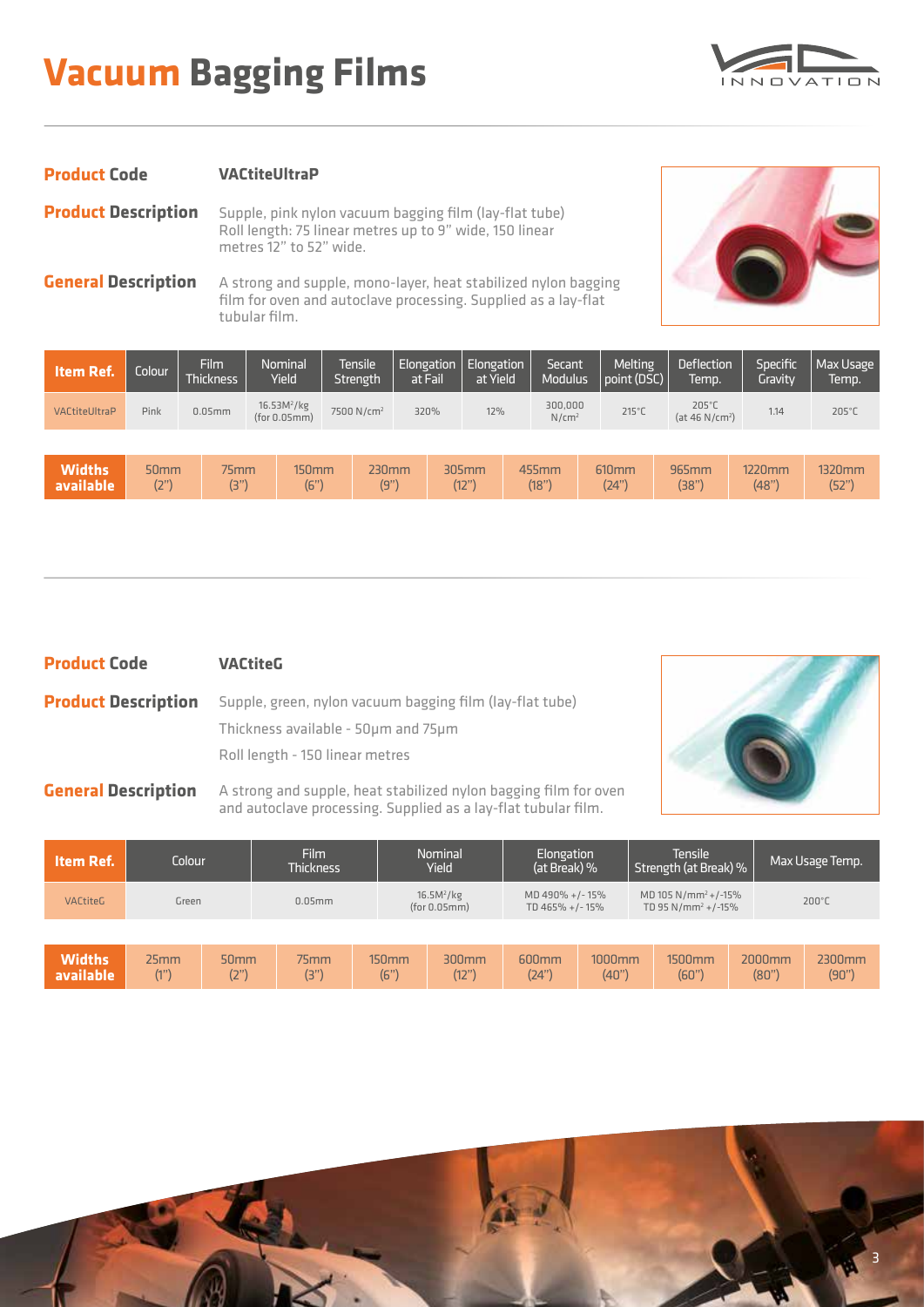## **Vacuum Bagging Films**



| <b>Product Code</b> | <b>VACtiteP</b>                                                                  |
|---------------------|----------------------------------------------------------------------------------|
|                     | <b>Product Description</b> Pink, nylon vacuum bagging film<br>Roll length - 150m |
|                     |                                                                                  |

**General Description** A strong, mono-layer, heat stabilized nylon bagging film for oven and autoclave processing. Supplied as a lay-flat tubular film.



| Item Ref.                  | Colour          | Film<br><b>Thickness</b> | Nominal<br>Yield                       | Elongation<br>(at Break) %       | <b>Tensile</b><br>Strength                                 |  | Max Usage Temp. |
|----------------------------|-----------------|--------------------------|----------------------------------------|----------------------------------|------------------------------------------------------------|--|-----------------|
| <b>VACtiteP</b>            | Pink            | $0.06$ mm                | 13.7M <sup>2</sup> /kg<br>(for 0.06mm) | MD 490% +/-15%<br>TD 465% +/-15% | $MD 105 N/mm^2 + (-15\%$<br>TD 95 N/mm <sup>2</sup> +/-15% |  | $200^{\circ}$ C |
|                            |                 |                          |                                        |                                  |                                                            |  |                 |
| <b>Widths</b><br>available | 1500mm<br>(60") |                          | 1850mm<br>(72")                        | 2000mm<br>(80")                  |                                                            |  | 2300mm<br>(90") |

| <b>Product Code</b>        | <b>VACtiteO</b>                                                                                                                                                                                                                         |  |  |  |  |  |  |
|----------------------------|-----------------------------------------------------------------------------------------------------------------------------------------------------------------------------------------------------------------------------------------|--|--|--|--|--|--|
| <b>Product Description</b> | Orange, multilayer vacuum bagging film<br>Available in lay-flat tube and 'V' sheet:<br>50 micron thickness - 1.5m (open 3m)<br>75 micron thickness - 1m (open 2m); 1.5m (open 3m);<br>2.3m (open 4.6m)                                  |  |  |  |  |  |  |
|                            | Roll lengths:<br>50 micron thickness - 250m (200m for 2000mm width) 75 micron<br>thickness - 180m (150m for 4600mm width)                                                                                                               |  |  |  |  |  |  |
| <b>General Description</b> | A highly flexible multilayer nylon bagging film designed for processing<br>of advanced composite structures and laminated security glass.<br>Key benefit is its high elongation and flexibility. Ideal for autoclave<br>and oven cures. |  |  |  |  |  |  |



| <b>Item Ref.</b>           | Colour                   | <b>Film Thickness</b>    |                   | Density           | Yield          |                | Tensile Strength at Break  |                    | Tensile Strain at Break        |                 | Max Usage Temp. |
|----------------------------|--------------------------|--------------------------|-------------------|-------------------|----------------|----------------|----------------------------|--------------------|--------------------------------|-----------------|-----------------|
| <b>VACtiteO</b>            | Orange                   | $0.05$ mm and $0.075$ mm |                   | MD 410% +/-15%    | TD 420% +/-15% |                | $MD 43 N/mm2 + (-15%)$     |                    | TD 40 N/mm <sup>2</sup> +/-15% |                 | $170^{\circ}$ C |
|                            |                          |                          |                   |                   |                |                |                            |                    |                                |                 |                 |
| <b>Widths</b><br>available | 95 <sub>mm</sub><br>(4") | 150mm<br>(6")            | $250$ mm<br>(10") | $300$ mm<br>(12") | 450mm<br>(18") | 600mm<br>(24") | 900 <sub>mm</sub><br>(36") | $1200$ mm<br>(48") | 1500mm<br>(60")                | 2000mm<br>(80") | 2300mm<br>(90") |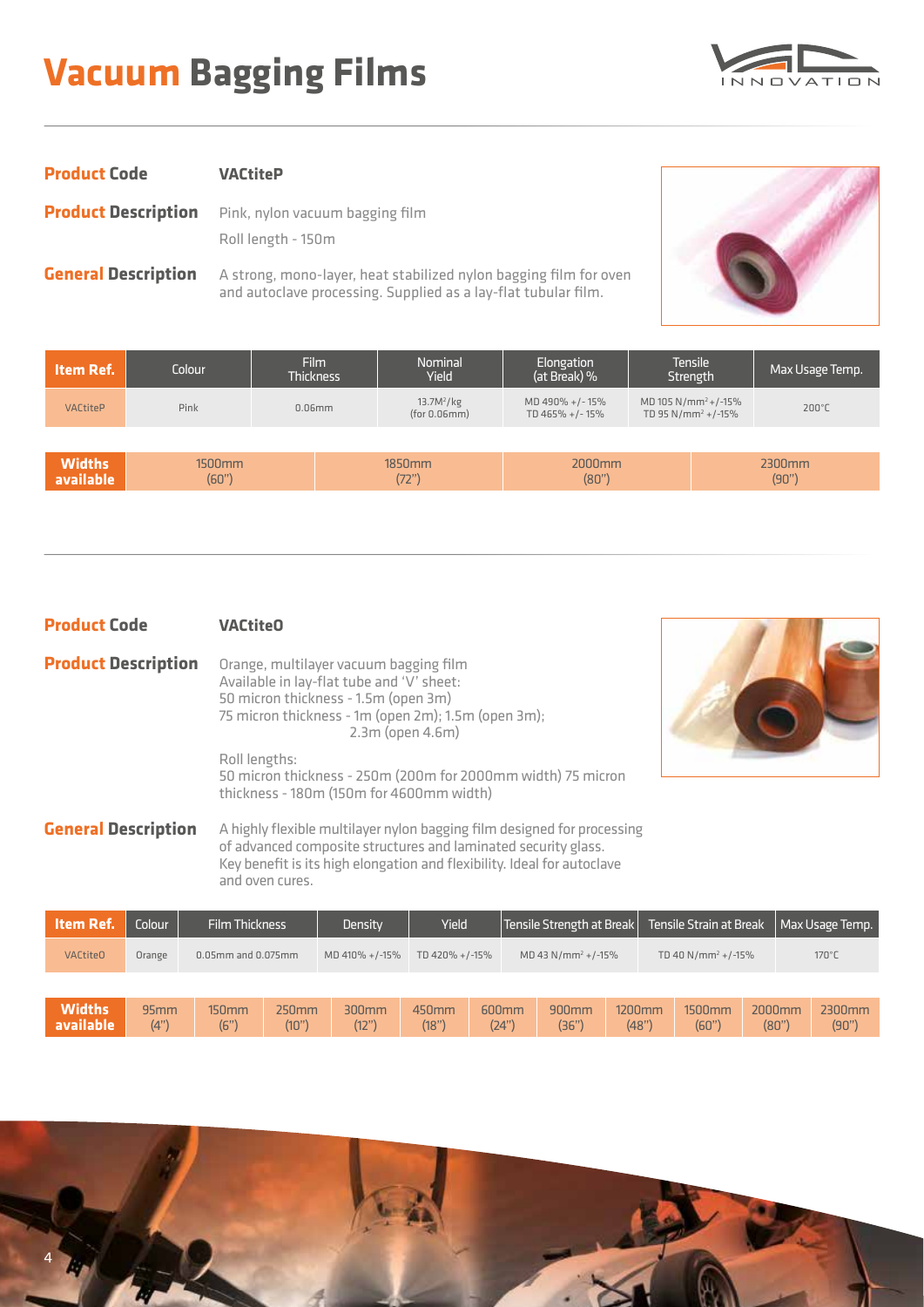## **Vacuum Bagging Films**



| <b>Product Code</b>        | <b>VACtiteLTG</b>                                                                                                 |
|----------------------------|-------------------------------------------------------------------------------------------------------------------|
| <b>Product Description</b> | Extra wide, green, vacuum bagging film available<br>in Sheet width: 2m                                            |
|                            | Available in 'V' sheet widths: 2m (open 4m)                                                                       |
|                            | Available in gusset-folded sheet widths:<br>2m (open to either 6m; 8m; 12m or 16m)                                |
| <b>General Description</b> | A wide, mono-layer, nylon blend bagging film for oven<br>processing only. Supplied as a gusset-folded sheet film. |



| ltem Ref.         | <b>Colour</b> | Roll Lengths                            | Film<br>Thickness | Density <sup>1</sup>     | Yield                    | Tensile Strength<br>at Break | Tensile Strain<br>at Break | Max Usage<br>Temp. |
|-------------------|---------------|-----------------------------------------|-------------------|--------------------------|--------------------------|------------------------------|----------------------------|--------------------|
| <b>VACtiteLTG</b> | Green         | 70m-400m<br>(Length reduces with width) | $0.075$ mm        | $0.95$ g/cm <sup>3</sup> | $15.1m^2/kg$ @ 70 micron | 38 Mpa                       | 500%                       | 120°C              |

#### **Product Code VACtiteSRG**

| Roll length - 200 metres | <b>Product Description</b> | Self releasing, green, multilayer nylon vacuum bagging film<br>(gusset folded) |
|--------------------------|----------------------------|--------------------------------------------------------------------------------|
|                          |                            |                                                                                |



**General Description** Self releasing vacuum bagging film specifically designed to provide easy removal from the inside of hollow composite structures after cure.

> The use of a self-releasing bag helps to avoid damage to the component. The film is ideal for use in both oven and autoclave cures up to 160°C. It is compatible with phenolic and epoxy prepregs.

| Item Ref.                  | Colour         |                  | <b>Film Thickness</b>  |                  | Elongation                   |  |                                                         | Tensile (Break)   |                | Max Usage Temp. |  |
|----------------------------|----------------|------------------|------------------------|------------------|------------------------------|--|---------------------------------------------------------|-------------------|----------------|-----------------|--|
| VACtiteSRG                 | Green          |                  | 70µ ±10% - designation |                  | MD 445% ±10%<br>TD 350% ±10% |  | $MD 50 N/mm^2 \pm 10\%$<br>TD 42 N/mm <sup>2</sup> ±10% |                   |                | $160^{\circ}$ C |  |
|                            |                |                  |                        |                  |                              |  |                                                         |                   |                |                 |  |
| <b>Widths</b><br>available | 86mm<br>(3.5") | $100$ mm<br>(4") | $125$ mm<br>(5")       | $150$ mm<br>(6") | $200$ mm<br>(8")             |  | 250mm<br>(10")                                          | $300$ mm<br>(12") | 400mm<br>(16") | 450mm<br>(18")  |  |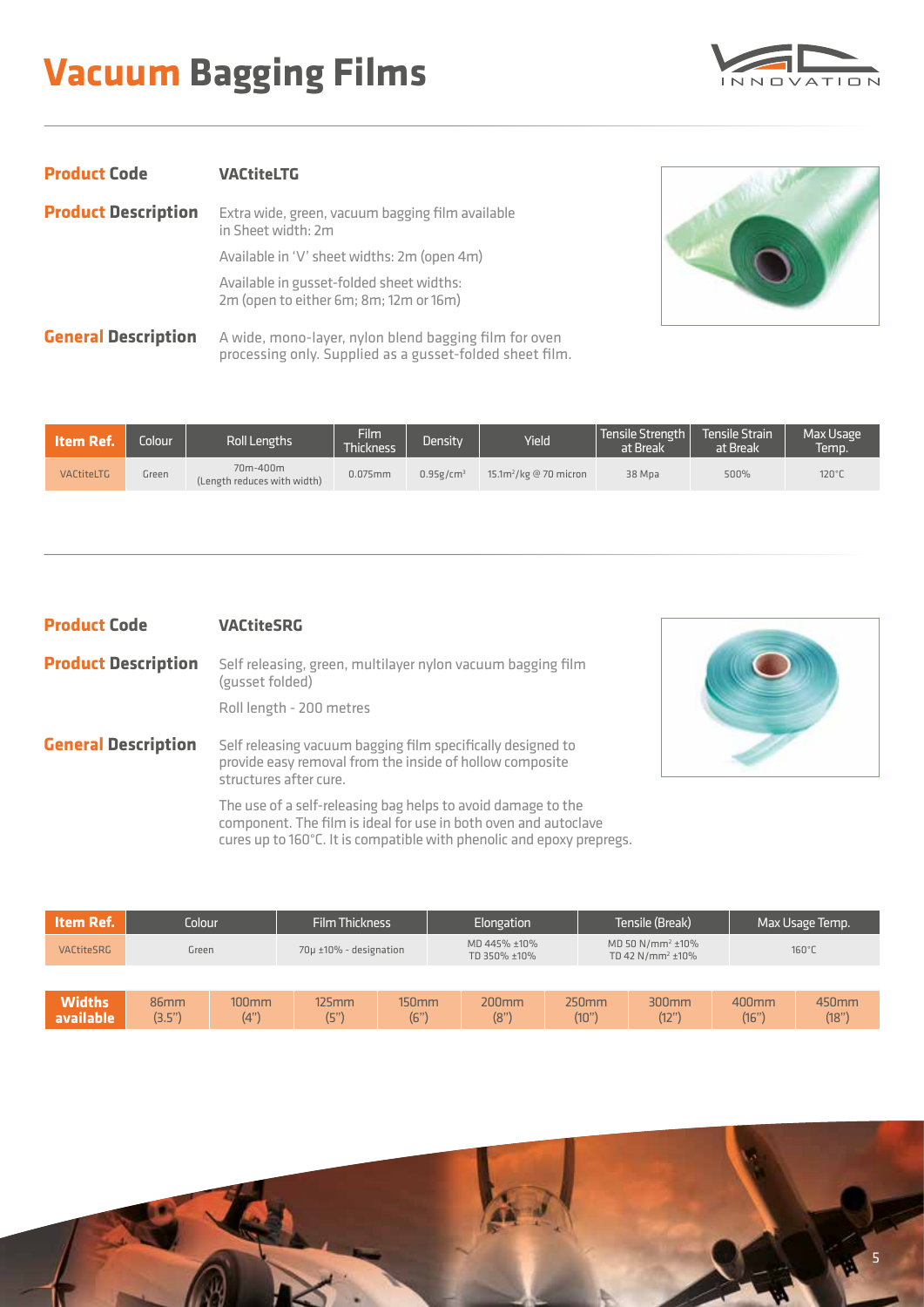

| <b>Product Code</b>        | <b>VACleaseR1.2</b>                                                                                                                                |
|----------------------------|----------------------------------------------------------------------------------------------------------------------------------------------------|
| <b>Product Description</b> | Red, high temperature FEP release film<br>Roll size - 1.2m wide x 150m long                                                                        |
| <b>General Description</b> | Non-perforated, FEP fluoropolymer release film,<br>providing a release from all commonly used resin<br>systems, throughout a wide temperature band |



Other widths available upon request

(from ambient to 230°C).

| <b>Item Ref.</b>                | Colour                 | Density                    | Tensile Strength<br>at Break |  | <b>Elongation</b><br>at Break | Melting<br>Temp.           | Softening<br>Temp. | Temp. Service Range<br>$(Min - Max)$ |
|---------------------------------|------------------------|----------------------------|------------------------------|--|-------------------------------|----------------------------|--------------------|--------------------------------------|
| VACleaseR1.2                    | Red                    | 2.15 $g/cm^2$              | 20 Mpa                       |  | 300%                          | $260^{\circ}$ C            | 220°C              | $-200^{\circ}$ C: $+230^{\circ}$ C   |
|                                 |                        |                            |                              |  |                               |                            |                    |                                      |
| <b>Film</b><br><b>Thickness</b> | $0.012$ mm (12 micron) |                            | $0.020$ mm $(20$ micron $)$  |  | $0.025$ mm $(25$ micron $)$   |                            |                    |                                      |
|                                 |                        |                            |                              |  |                               |                            |                    |                                      |
| <b>Yield</b>                    |                        | 38.8 $m^2$ /Kg @ 12 micron | 23.2 $m^2$ /Kg @ 20 micron   |  |                               | 18.6 $m^2$ /Kg @ 25 micron |                    |                                      |

- **Product Code Product Description General Description VACleaseR1.2P3** Red, perforated high temperature FEP release film Roll size - 1.2m wide x 150m long Perforated, FEP fluoropolymer release film,
	- providing a release from all commonly used resin systems, throughout a wide temperature band (from ambient to 230°C).



Other widths available upon request

| $-200^{\circ}$ C: $+230^{\circ}$ C |
|------------------------------------|
|                                    |
|                                    |
|                                    |
| $220^{\circ}$ C                    |

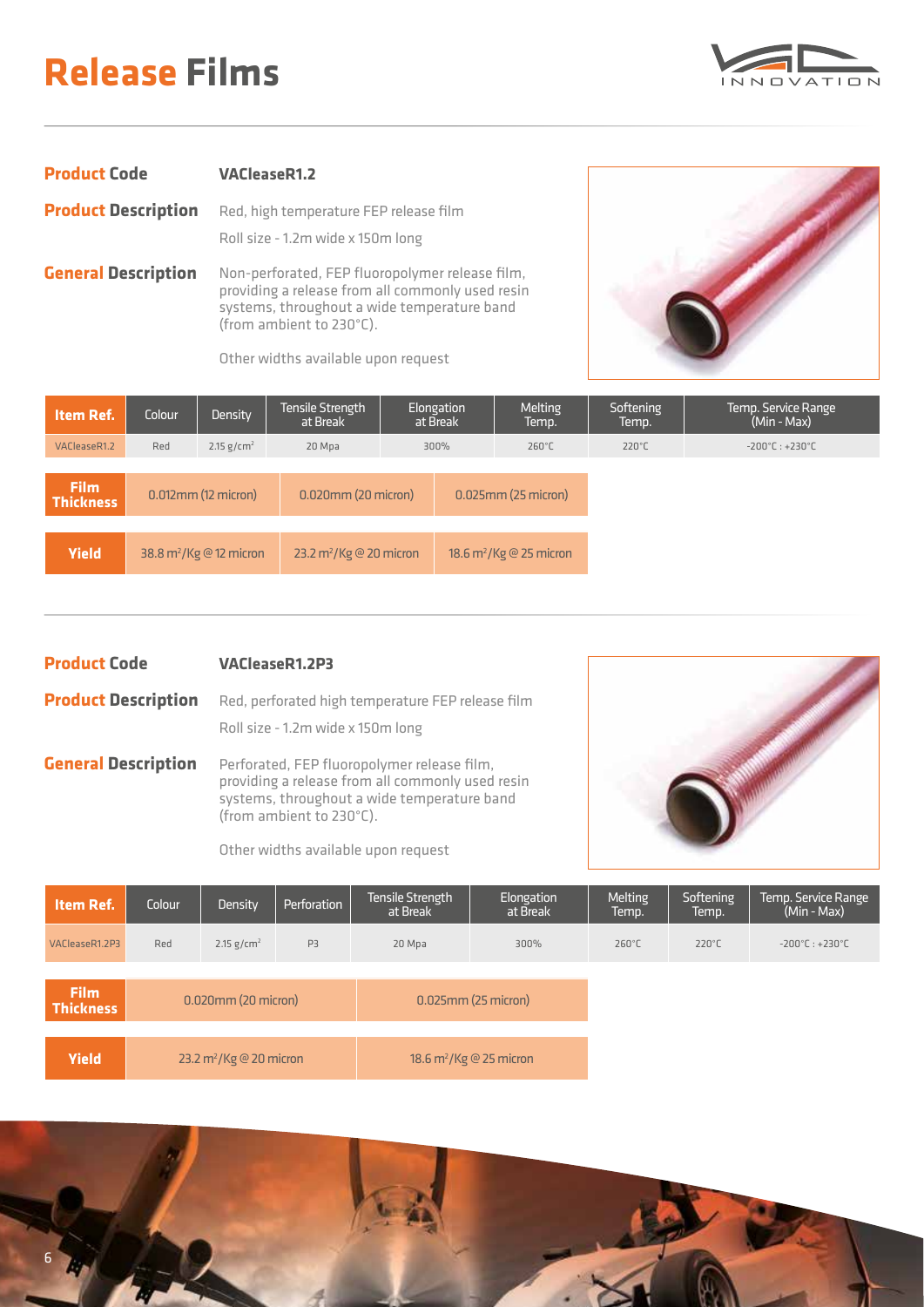

| <b>Product Code</b>        | <b>VACleaseB1.2</b>                                                                                      |
|----------------------------|----------------------------------------------------------------------------------------------------------|
| <b>Product Description</b> | Blue, high temperature ETFE release film                                                                 |
|                            | Roll size - 1.2m wide x 150m long                                                                        |
| <b>General Description</b> | A strong, non-perforated, ETFE fluoropolymer release<br>film, providing a release from the most commonly |

Other widths available upon request

band (from ambient to 210°C).

used resin systems, throughout a wide temperature



| <b>Item Ref.</b>                | Colour                          | Density                | Tensile Strength<br>at Break | Elongation<br>at Break                                 | Melting<br>Temp. | Softening<br>Temp. | Temp. Service Range<br>$(Min - Max)$ |
|---------------------------------|---------------------------------|------------------------|------------------------------|--------------------------------------------------------|------------------|--------------------|--------------------------------------|
| VACleaseB1.2                    | Blue                            | 1.78 g/cm <sup>2</sup> | 45 Mpa                       | 300%                                                   | $265^{\circ}$ C  | 190°C              | $-190^{\circ}$ C: +210 $^{\circ}$ C  |
|                                 |                                 |                        |                              |                                                        |                  |                    |                                      |
| <b>Film</b><br><b>Thickness</b> | 0.015mm (15 micron)             |                        |                              | 0.020mm (20 micron)                                    |                  |                    |                                      |
|                                 |                                 |                        |                              |                                                        |                  |                    |                                      |
| <b>Yield</b>                    | 37.5 $m^2/Kg \otimes 15$ micron |                        |                              | $28.1 \text{ m}^2/\text{Kg} \otimes 20 \text{ micron}$ |                  |                    |                                      |

**Product Code VAClease B1.2P3**

**Product Description** Blue, perforated high temperature ETFE release film Roll size - 1.2m wide x 150m long

**General Description** A strong, P3 perforated, ETFE fluoropolymer release film, providing a release from the most commonly used resin systems, throughout a wide temperature band (from ambient to 210°C).

Other widths available upon request



7

| <b>Item Ref.</b>                | Colour                              | Density                | Tensile Strength<br>at Break                           | Perforation    | Elongation<br>at Break | Melting<br>Temp. | Softening<br>Temp. | Temp. Service Range<br>(Min - Max)  |
|---------------------------------|-------------------------------------|------------------------|--------------------------------------------------------|----------------|------------------------|------------------|--------------------|-------------------------------------|
| VAClease B1.2P3                 | Blue                                | 1.78 g/cm <sup>2</sup> | 45 Mpa                                                 | P <sub>3</sub> | 300%                   | $265^{\circ}$ C  | 190°C              | $-190^{\circ}$ C: +210 $^{\circ}$ C |
|                                 |                                     |                        |                                                        |                |                        |                  |                    |                                     |
| <b>Film</b><br><b>Thickness</b> | 0.015mm (15 micron)                 |                        | 0.020mm (20 micron)                                    |                |                        |                  |                    |                                     |
|                                 |                                     |                        |                                                        |                |                        |                  |                    |                                     |
| <b>Yield</b>                    | 37.5 m <sup>2</sup> /Kg @ 15 micron |                        | $28.1 \text{ m}^2/\text{Kg} \otimes 20 \text{ micron}$ |                |                        |                  |                    |                                     |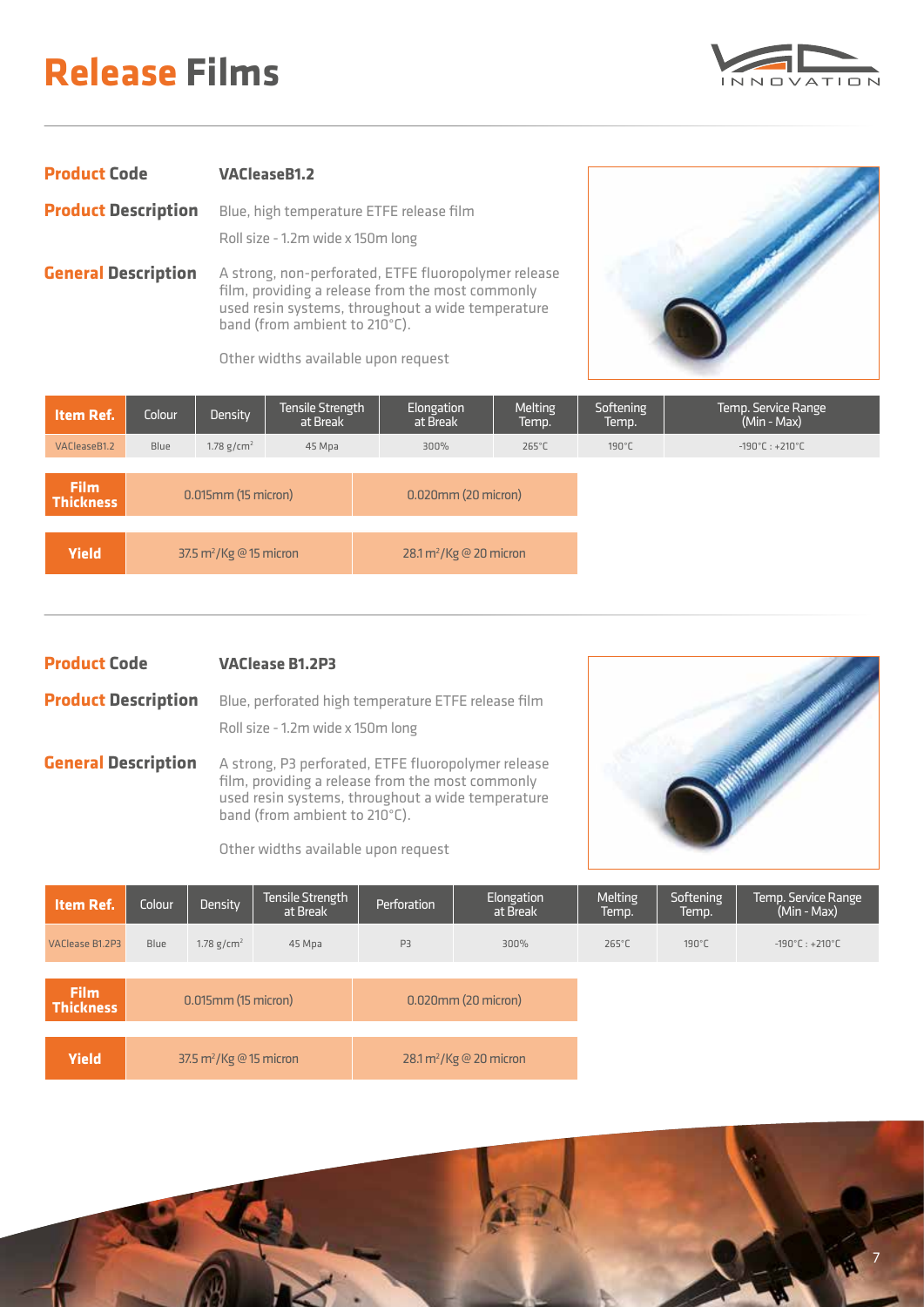

| <b>Product Code</b>        | VACleaseLT30Y1.5                                                                                   |
|----------------------------|----------------------------------------------------------------------------------------------------|
| <b>Product Description</b> | Yellow, low temperature release film<br>Roll size - 1.5m wide x 250m long                          |
| <b>General Description</b> | A highly flexible, non-perforated, polypropylene based<br>release film.                            |
|                            | Suitable for use with epoxy prepreg up to 150°C and<br>may be used in resin infusion applications. |
|                            |                                                                                                    |



| Item Ref.        | Colour <sup>1</sup> | Density'                        | <b>Film Thickness</b>      | Tensile Strength<br>at Break | <b>Elongation</b><br>at Break | Max Usage Temp. |
|------------------|---------------------|---------------------------------|----------------------------|------------------------------|-------------------------------|-----------------|
| VACleaseLT30Y1.5 | Yellow              | $0.89 - 0.91$ g/cm <sup>2</sup> | $0.03$ mm $(30$ micron $)$ | $35$ N/mm <sup>2</sup>       | 500%                          | $150^\circ C$   |

| <b>Product Code</b>        | VACleaseLT30Y1.5P3                                                                                 |
|----------------------------|----------------------------------------------------------------------------------------------------|
| <b>Product Description</b> | Yellow, perforated low temperature release film<br>Roll size - 1.5m wide x 250m long               |
| <b>General Description</b> | A highly flexible, perforated, polypropylene based<br>release film.                                |
|                            | Suitable for use with epoxy prepreg up to 150°C and<br>may be used in resin infusion applications. |



| ltem Ref.          | <b>Colour</b> | Density                         | <b>Film Thickness</b> | l Perforation <sup>1</sup> | <b>Tensile Strength</b><br>at Break | Elongation<br>at Break | Max Usage Temp. |
|--------------------|---------------|---------------------------------|-----------------------|----------------------------|-------------------------------------|------------------------|-----------------|
| VACleaseLT30Y1.5P3 | Yellow        | $0.89 - 0.91$ g/cm <sup>2</sup> | $0.03$ mm (30 micron) | P <sub>3</sub>             | $35$ N/mm <sup>2</sup>              | 500%                   | 150°C           |

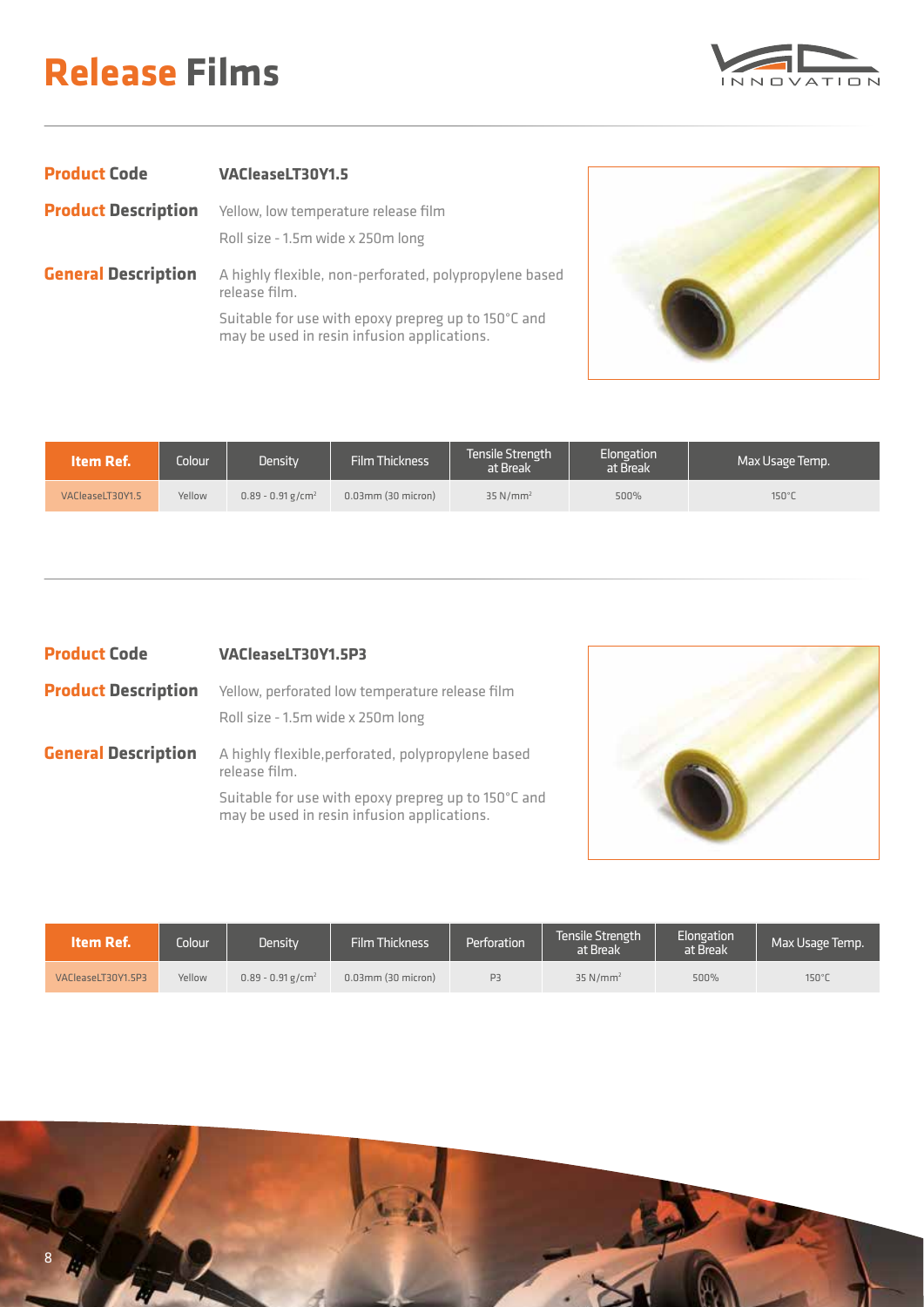

| <b>Product Code</b>        | VACleaseLT28B1.5                                                                                                                     |
|----------------------------|--------------------------------------------------------------------------------------------------------------------------------------|
| <b>Product Description</b> | Blue, low temperature release film<br>Roll size - 1.5m wide x 250m long                                                              |
| <b>General Description</b> | Release film designed for resin infusion applications,<br>and compatible with most epoxy, polyester and<br>vinylester resin systems. |



| Item Ref.        | <b>Colour</b> | Density !     | <b>Film Thickness</b>       | Tensile Strength<br>at Break | Elongation <sup>1</sup><br>at Break | Max Usage Temp. |
|------------------|---------------|---------------|-----------------------------|------------------------------|-------------------------------------|-----------------|
| VACleaseLT28B1.5 | <b>Blue</b>   | $0.97 g/cm^2$ | $0.028$ mm $(28$ micron $)$ | $51$ N/mm <sup>2</sup>       | 560%                                | $100^{\circ}$ C |

| <b>Product Code</b>        | VACleaseLT28B1.5P3                                                                                                                              |
|----------------------------|-------------------------------------------------------------------------------------------------------------------------------------------------|
| <b>Product Description</b> | Blue, perforated low temperature release film<br>Roll size - 1.5m wide x 250m long                                                              |
| <b>General Description</b> | Perforated release film designed for resin infusion<br>applications, and compatible with most epoxy,<br>polyester and vinylester resin systems. |



| Item Ref.          | Colour <sup>1</sup> | Density       | <b>Film Thickness</b>       | <b>Perforation</b> | Tensile Strength<br>at Break | Elongation<br>at Break | Max Usage Temp. |
|--------------------|---------------------|---------------|-----------------------------|--------------------|------------------------------|------------------------|-----------------|
| VACleaseLT28B1.5P3 | Blue                | $0.97 g/cm^2$ | $0.028$ mm $(28$ micron $)$ | P <sub>3</sub>     | $51$ N/mm <sup>2</sup>       | 560%                   | $100^{\circ}$ C |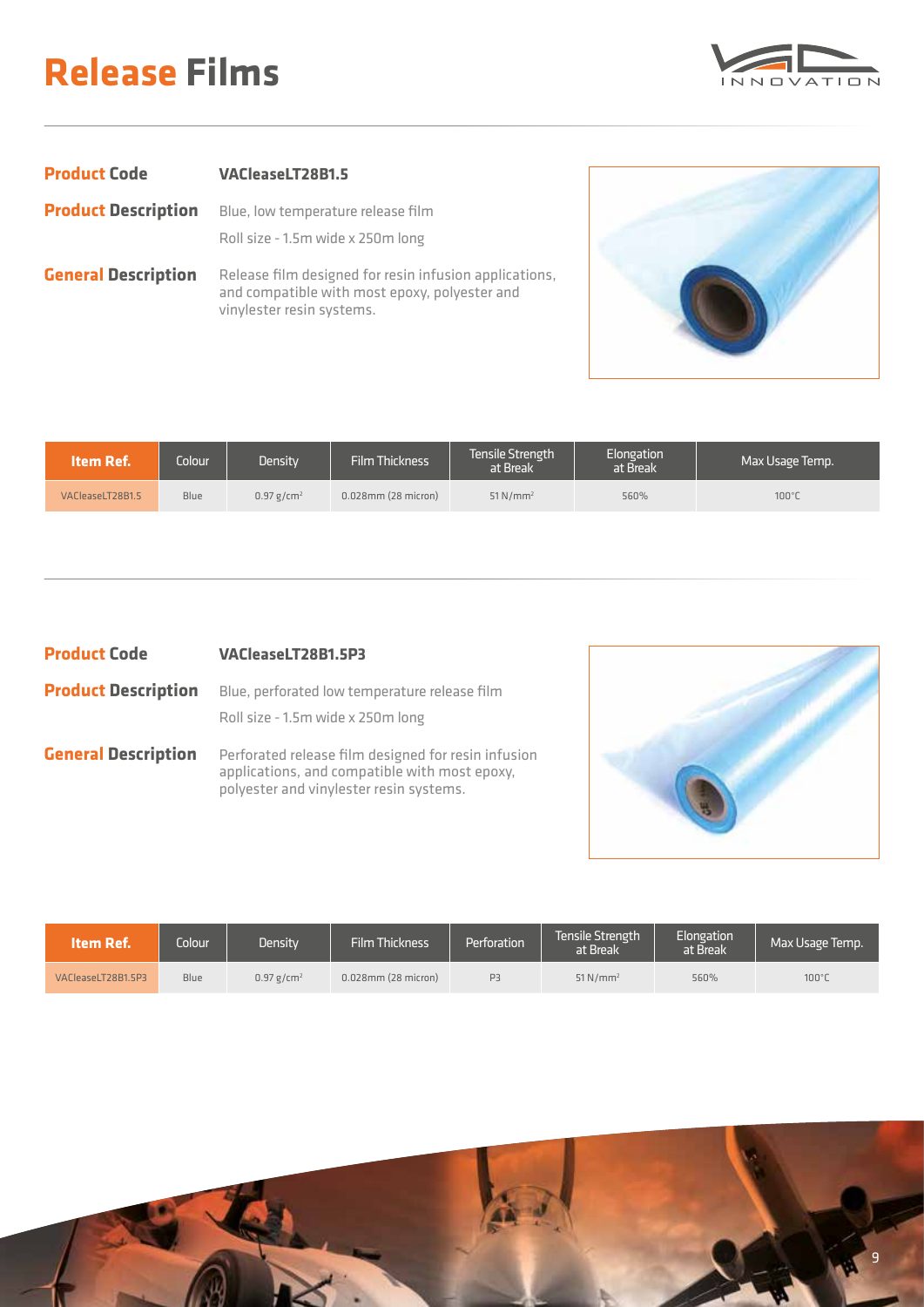## **Breather Fabrics**



| <b>Product Code</b>        | <b>VACB4</b>                                                                                                                     |
|----------------------------|----------------------------------------------------------------------------------------------------------------------------------|
| <b>Product Description</b> | Lightweight polyester breather fabric - 150gms/sqM (4.4oz/sqYd)                                                                  |
| <b>General Description</b> | Needled, polyester fabric for use as a highly drapable, breather/<br>absorption medium in composite vacuum bagging applications. |



| Item Ref.                  | Colour   | Roll Length | Material Fibre | Nominal Weight          | <b>Nominal Thickness</b> | Max. Usage Temp. |
|----------------------------|----------|-------------|----------------|-------------------------|--------------------------|------------------|
| VACB4                      | White    | 100m        | 100% Polyester | 150gms/sqM (4.40z/sqYd) | 2.5mm (uncompressed)     | $200^{\circ}$ C  |
| <b>Widths</b><br>available | $100$ mm | $220$ mm    | 0.75m(30")     | 1.5m(60")               |                          |                  |

| <b>Product Code</b>        | <b>VACB10</b>                                                                                                                    |  |
|----------------------------|----------------------------------------------------------------------------------------------------------------------------------|--|
| <b>Product Description</b> | Heavyweight breather fabric - 340gms/sqM (10oz/sqYd)                                                                             |  |
| <b>General Description</b> | Needled, polyester fabric for use as a highly drapable, breather/<br>absorption medium in composite vacuum bagging applications. |  |

| <b>Item Ref.</b>           | Colour           |                  | Roll Length     | Material Fibre |            | Nominal Weight     |           | <b>Nominal Thickness</b> | Max. Usage Temp. |
|----------------------------|------------------|------------------|-----------------|----------------|------------|--------------------|-----------|--------------------------|------------------|
| VACB <sub>10</sub>         | White            |                  | 50 <sub>m</sub> | 100% Polyester |            | 340gms (10oz/sqYd) |           | 4mm (uncompressed)       | $200^{\circ}$ C  |
| <b>Widths</b><br>available | 50 <sub>mm</sub> | 70 <sub>mm</sub> | $100$ mm        | $120$ mm       | 0.75m(30") |                    | 1.5m(60") |                          |                  |

| <b>Product Code</b>        |            |                 |                                                                                                                               |                        |                          |                  |
|----------------------------|------------|-----------------|-------------------------------------------------------------------------------------------------------------------------------|------------------------|--------------------------|------------------|
| <b>Product Description</b> |            | (10oz/sqYd)     | Heavyweight, higher-airflow breather fabric - 335gms/sqM                                                                      |                        |                          |                  |
| <b>General Description</b> |            | applications.   | Needled, 80/20 nylon/polyester fabric for use as a highly drapable,<br>breather/absorption medium in composite vacuum bagging |                        |                          |                  |
| <b>Item Ref.</b>           | Colour     | Roll Length     | <b>Material Fibre</b>                                                                                                         | Nominal Weight         | <b>Nominal Thickness</b> | Max. Usage Temp. |
| VACBN10                    | White      | 50 <sub>m</sub> | 80% Nylon, 20% Polyester                                                                                                      | 335gms/sqM (10oz/sqYd) | 4.2mm (uncompressed)     | $200^{\circ}$ C  |
| <b>Widths</b><br>available | 0.75m(30") |                 | 1.5m(60")                                                                                                                     |                        |                          |                  |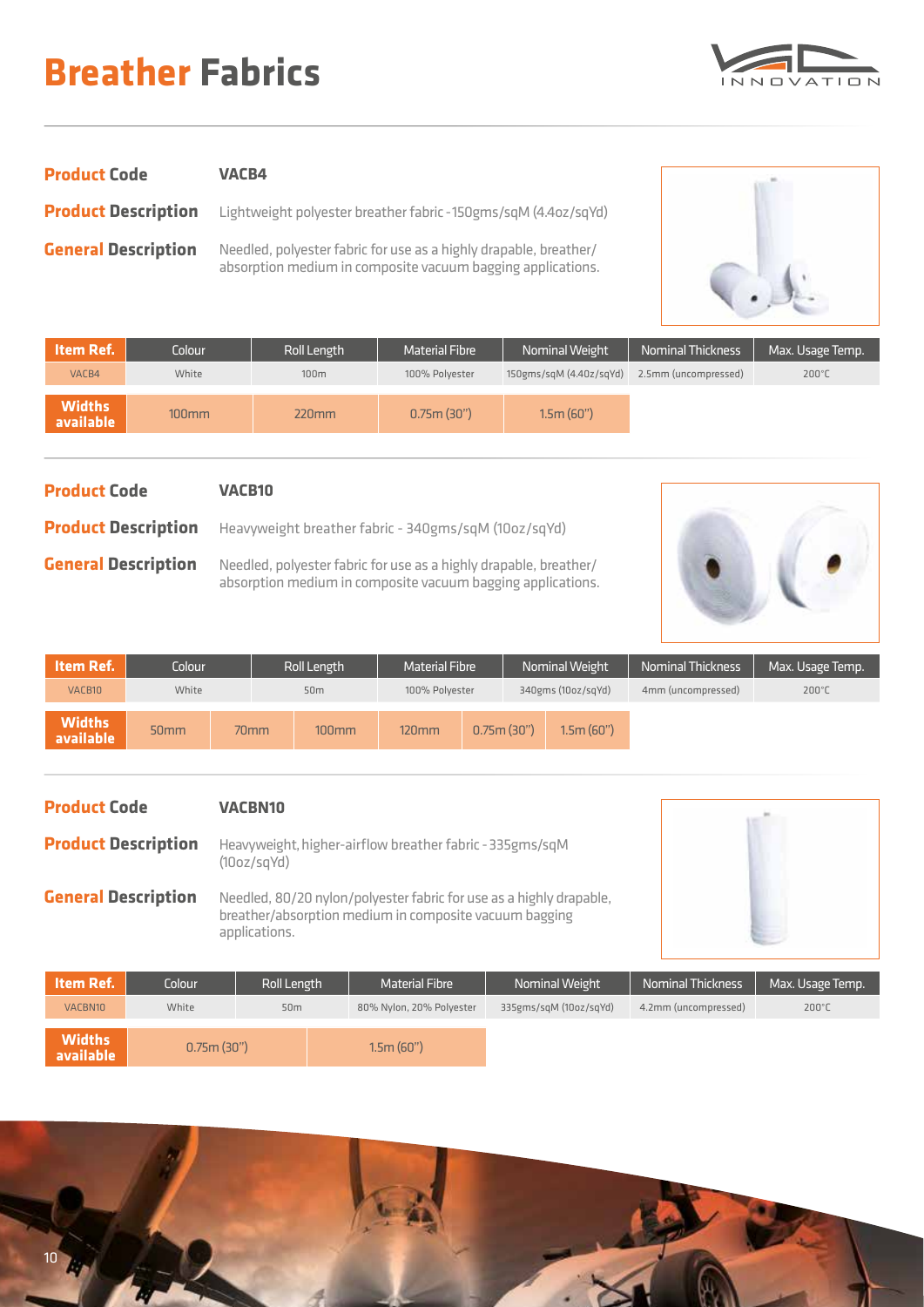## **Adhesive Tapes**



| <b>Product Code</b>                                                                                             | FT BS                                                             |  |  |  |  |
|-----------------------------------------------------------------------------------------------------------------|-------------------------------------------------------------------|--|--|--|--|
| <b>Product Description</b>                                                                                      | High temperature blue polyester flash tape<br>- silicone adhesive |  |  |  |  |
|                                                                                                                 | Roll length - 66m                                                 |  |  |  |  |
| a che della contratta di contratto della contratta della contratta della contratta della contratta della contra |                                                                   |  |  |  |  |

**General Description** A thin, strong, silicone-adhesive coated polyester film carrier, with exceptional high quality and high performance properties. Special silicone adhesive exhibits high temperature resistance.



| Item Ref.                  | Colour    | Carrier<br><b>Thickness</b> | Adhesive<br><b>Thickness</b> | Overall<br><b>Thickness</b> | Adhesion to<br><b>Steel</b> | <b>Tensile</b><br>Strength | Elongation: | Max. Usage<br>Temp. |
|----------------------------|-----------|-----------------------------|------------------------------|-----------------------------|-----------------------------|----------------------------|-------------|---------------------|
| FT BS                      | Dark Blue | $0.025$ mm                  | $0.038$ mm                   | $0.063$ mm                  | 800g / 25mm                 | 11kg / 2.5 cm<br>width     | 100%        | 200°C               |
|                            |           |                             |                              |                             |                             |                            |             |                     |
| <b>Widths</b><br>available | 12.5mm    | 25mm                        | 50 <sub>mm</sub>             |                             |                             |                            |             |                     |

| <b>Product Code</b>        | <b>FT YSX</b>                                                                                              |
|----------------------------|------------------------------------------------------------------------------------------------------------|
| <b>Product Description</b> | High temperature yellow polyester flash tape<br>- silicone adhesive                                        |
|                            | Roll length - 66m                                                                                          |
| <b>General Description</b> | A thin, strong, silicone-adhesive coated polyester<br>film carrier, with exceptional high quality and high |



| <b>Item Ref.</b>           | Colour | Carrier<br><b>Thickness</b> | Adhesive<br><b>Thickness</b> | Overall<br><b>Thickness</b> | Adhesion to<br><b>Steel</b> | <b>Tensile</b><br>Strength | Elongation: | Max. Usage<br>Temp. |
|----------------------------|--------|-----------------------------|------------------------------|-----------------------------|-----------------------------|----------------------------|-------------|---------------------|
| FT YSX                     | Yellow | $0.025$ mm                  | 0.051mm                      | $0.076$ mm                  | 900g / 25mm                 | 11.5kg / 2.5 cm<br>width   | 105%        | $200^{\circ}$ C     |
|                            |        |                             |                              |                             |                             |                            |             |                     |
| <b>Widths</b><br>available | 25mm   | 50 <sub>mm</sub>            |                              |                             |                             |                            |             |                     |

performance properties. Special silicone adhesive

exhibits high temperature resistance.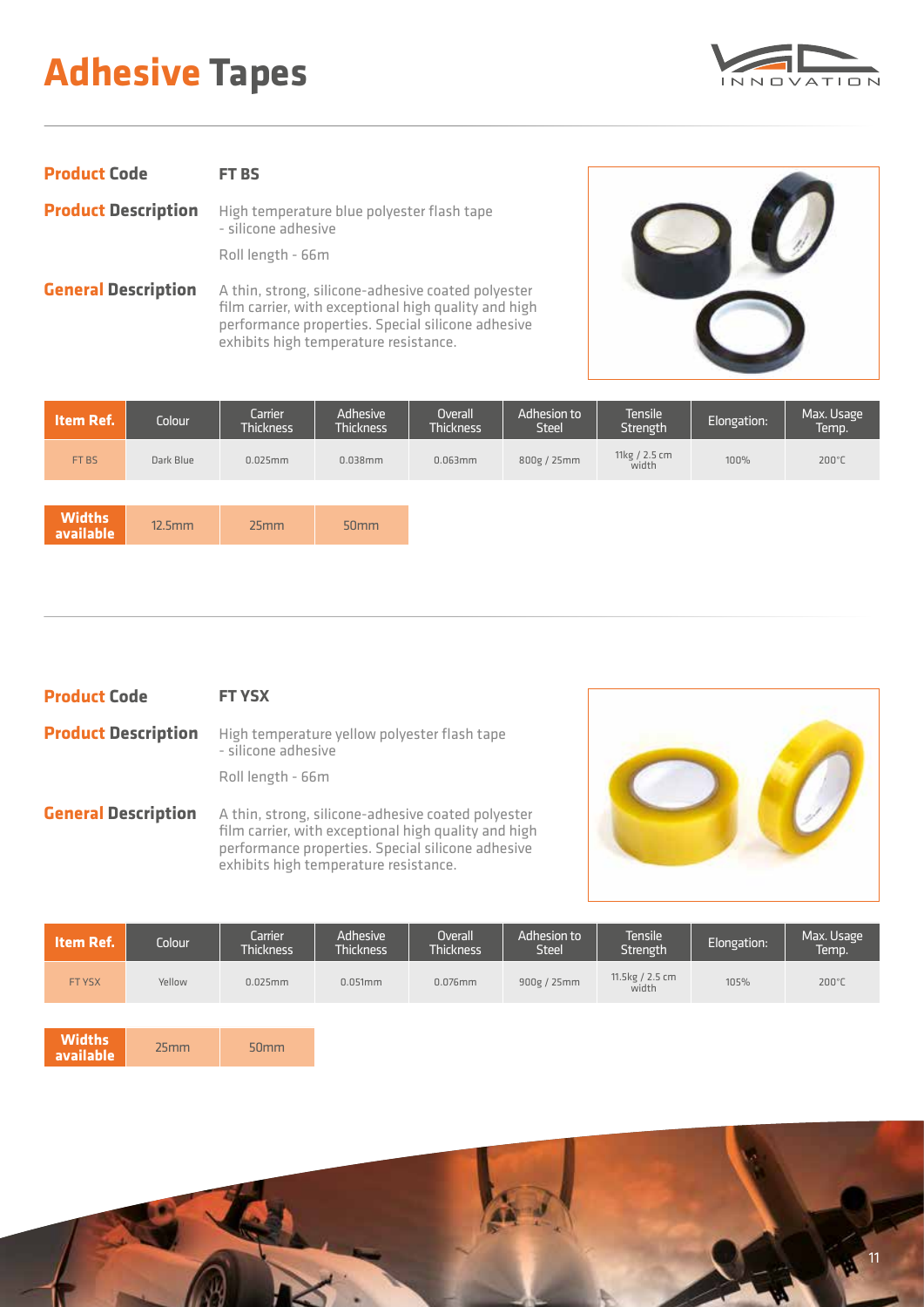## **Adhesive Tapes**



| FT TS                                                                                              |
|----------------------------------------------------------------------------------------------------|
| <b>Product Description</b> High temperature turquoise polyester flash tape<br>- silicone adhesive. |
| Roll length - 66m                                                                                  |
|                                                                                                    |

**General Description** A thin, strong, silicone-adhesive coated polyester film carrier, with exceptional high quality and high performance properties. Special silicone adhesive exhibits high temperature resistance.



| Item Ref.                  | Colour    | Carrier<br><b>Thickness</b> | Adhesive<br><b>Thickness</b> | Overall<br><b>Thickness</b> | Adhesion<br>(Peel)      | Tensile                   | Elongation: | Max. Usage<br>Temp. |
|----------------------------|-----------|-----------------------------|------------------------------|-----------------------------|-------------------------|---------------------------|-------------|---------------------|
| FT TS                      | Turquoise | 0.025mm                     | $0.05$ mm                    | $0.075$ mm                  | 6.5 N / 2.5 cm<br>width | 102 N $/$ 2.5 cm<br>width | 100%        | 200°C               |
|                            |           |                             |                              |                             |                         |                           |             |                     |
| <b>Widths</b><br>available | 12.5mm    | 25mm                        | 50 <sub>mm</sub>             |                             |                         |                           |             |                     |

| <b>Product Code</b> | <b>RT PTFE</b>                                                                       |
|---------------------|--------------------------------------------------------------------------------------|
|                     | <b>Product Description</b> High temperature PTFE release tape<br>- silicone adhesive |
|                     | Roll length - 33m                                                                    |
|                     | <b>General Description</b> A skived and orientated PTFE film tape coated with        |

non-stick release surface.

a high temperature silicone adhesive. Provides a



| <b>Item Ref.</b>           | Colour        | <b>PTFE Carrier</b><br><b>Thickness</b> | Adhesive<br><b>Thickness</b> | Overall<br><b>Thickness</b>  | Adhesion:<br>ASTM - D1000 | Tensile:<br>ASTM - D3759 | Elongation:<br>ATSM -D 3759 | Max. Usage<br>Temp. |
|----------------------------|---------------|-----------------------------------------|------------------------------|------------------------------|---------------------------|--------------------------|-----------------------------|---------------------|
| RT PTFE                    | <b>Bronze</b> | $0.05$ mm<br>&<br>$0.125$ mm            | 0.035mm                      | $0.085$ mm<br>8<br>$0.16$ mm | 8.5 N / 2.5cm<br>width    | 136 N / 2.5 cm<br>width  | 100%                        | $230^{\circ}$ C     |
|                            |               |                                         |                              |                              |                           |                          |                             |                     |
| <b>Widths</b><br>available | 12.5mm        | 25mm                                    | 50 <sub>mm</sub>             | 75mm                         | $100$ mm                  | $150$ mm                 | 230mm                       | 305mm               |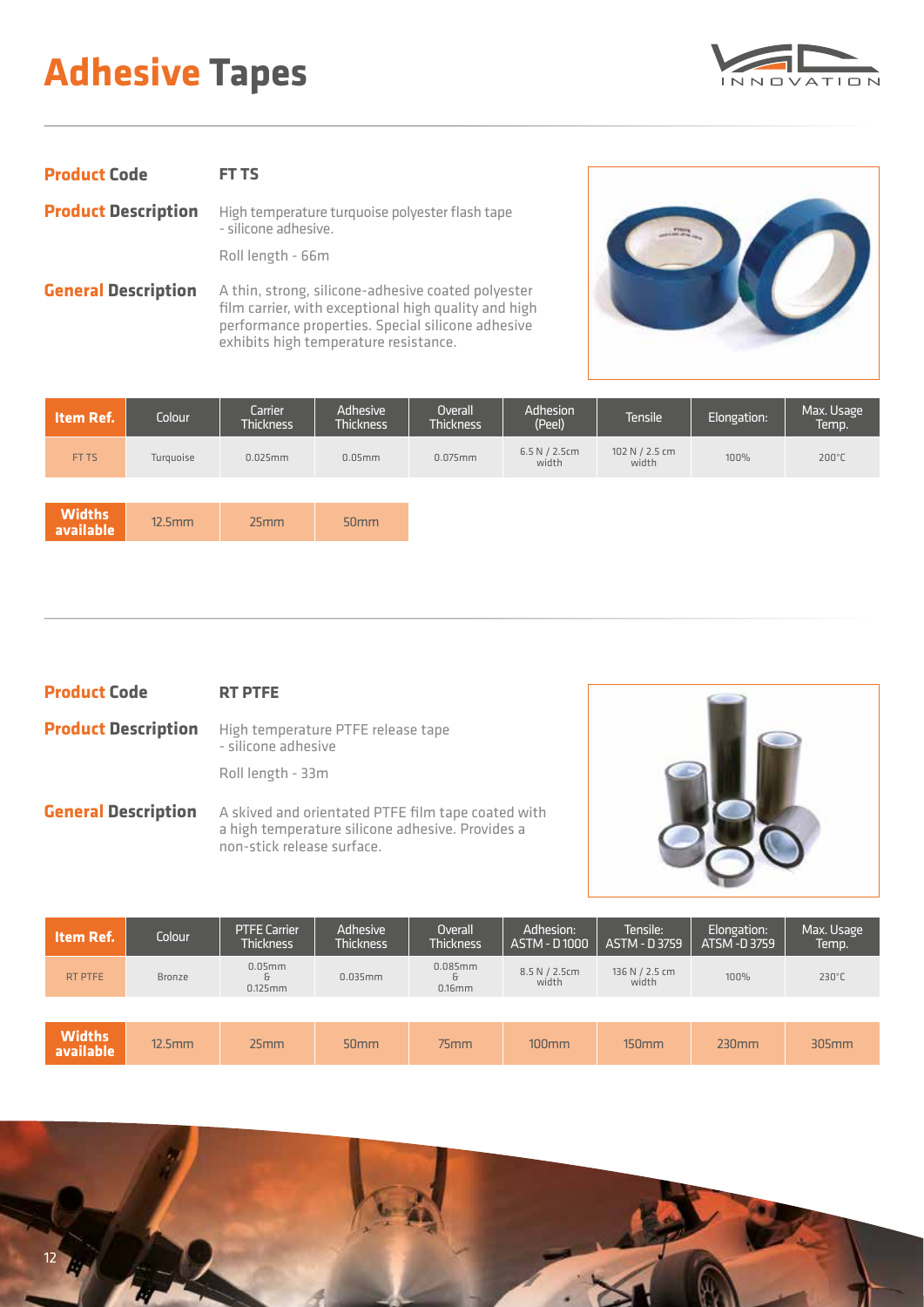## **Sealant Tapes**

![](_page_12_Picture_1.jpeg)

| <b>Product Code</b>        | <b>VACsealY-40</b>                                                                                                                                                                                                           |
|----------------------------|------------------------------------------------------------------------------------------------------------------------------------------------------------------------------------------------------------------------------|
| <b>Product Description</b> | Premium grade, yellow sealant tape<br>Box of 40 rolls                                                                                                                                                                        |
| <b>General Description</b> | High quality pressure sensitive sealant tape offering excellent<br>adhesion, and clean release following elevated temperature<br>oven and autoclave cures. Reeled onto a high quality release liner<br>for easy application. |

![](_page_12_Picture_3.jpeg)

| ltem Ref.   | Colour' | Roll Size'                 | Density                | Max. Usage Temp. |
|-------------|---------|----------------------------|------------------------|------------------|
| VACsealY-40 | Yellow  | $12$ mm x $3$ mm x $7.5$ m | 1.20 g/cc <sup>3</sup> | 205°C            |

| <b>Product Code</b>        | <b>VACsealG</b>                                                                                                                                                                |  |
|----------------------------|--------------------------------------------------------------------------------------------------------------------------------------------------------------------------------|--|
| <b>Product Description</b> | Premium grade, grey sealant tape<br>Box of 24 rolls (Roll size - 12mm x 3mm x 15m)                                                                                             |  |
| <b>General Description</b> | High quality pressure sensitive butyl polymer sealant tape offering<br>excellent adhesion and clean release. Reeled onto a high quality<br>release liner for easy application. |  |

| <b>Nitem Ref.</b> | <b>Colour</b> | Tensile Adhesion | Shear Adhesion         | <b>Force to Compress</b>    | Density        | Max. Usage Temp. (Bag to bag) |
|-------------------|---------------|------------------|------------------------|-----------------------------|----------------|-------------------------------|
| <b>VACsealG</b>   | urev          | 400N             | $12$ N/cm <sup>2</sup> | $0.35$ Kg / cm <sup>2</sup> | 1.65 g/cc $^3$ | 160°C                         |

| <b>Product Code</b>        | <b>VACsealB</b>                                                                                                                                                                |
|----------------------------|--------------------------------------------------------------------------------------------------------------------------------------------------------------------------------|
| <b>Product Description</b> | Premium grade, black sealant tape<br>Box of 22 rolls (Roll size - 12mm x 3mm x 15m)                                                                                            |
| <b>General Description</b> | High quality pressure sensitive butyl polymer sealant tape offering<br>excellent adhesion and clean release. Reeled onto a high quality<br>release liner for easy application. |

![](_page_12_Picture_8.jpeg)

| l Item Ref.     | Colour <sup>1</sup> | lTensile Adhesion ' | <b>Shear Adhesion</b>  | <b>Force to Compress</b> | <b>Density</b>         | Max. Usage Temp. (Bag to bag) |
|-----------------|---------------------|---------------------|------------------------|--------------------------|------------------------|-------------------------------|
| <b>VACsealB</b> | Black               | 400N                | $12$ N/cm <sup>2</sup> | 0.275Kg / $cm2$          | 1.55 g/cc <sup>3</sup> | 150°C                         |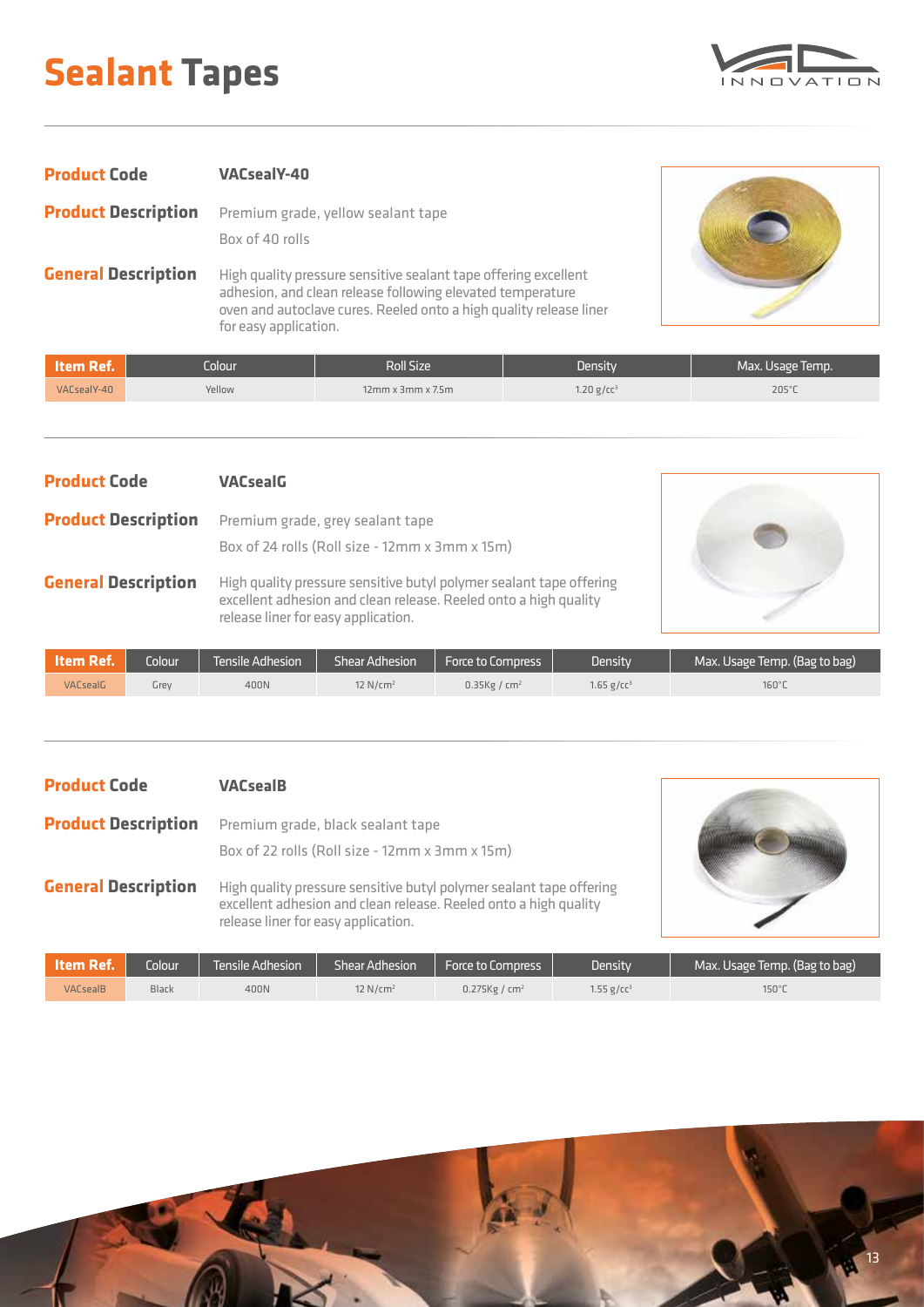## **Peel Ply Fabrics**

![](_page_13_Picture_1.jpeg)

#### **Product Code**

**Product Description** Polyester peel-ply fabric - 90gms/sqM

**PeelplyP90**

**General Description**

A high tenacity polyester yarn fabric, designed to be used with epoxy, phenolic and polyester composite systems. Leaves a rough surface impression and secondary bonding. Free of release agent and silicon.

| <b>Item Ref.</b>           | Colour                                                    |          | Roll<br>Length   | Tracer<br>Yarn        |       | Yarn<br><b>Decitex</b> | <b>Material</b><br>Weight |  | Max. Usage<br>Temp. | <b>Melting</b><br>Temp. | <b>Thickness</b> |
|----------------------------|-----------------------------------------------------------|----------|------------------|-----------------------|-------|------------------------|---------------------------|--|---------------------|-------------------------|------------------|
| PeelplyP90                 | White with Green and Orange<br>pin-stripe, or plain white |          | 100 <sub>m</sub> | One stripe every 20mm |       | 280 decitex            | 90gms/sqM                 |  | $210^{\circ}$ C     | $260^{\circ}$ C         | $150\mu$         |
| <b>Widths</b><br>available | 50 <sub>mm</sub>                                          | $100$ mm |                  | $200$ mm              | 300mm |                        | 500mm                     |  | 800mm               | 1.28 <sub>m</sub>       | 1.65m            |

### **Product Code**

**Product Description**

**General Description**

Nylon peel-ply fabric - 85gms/sqM

**PeelplyN85**

![](_page_13_Picture_10.jpeg)

systems. Imparts the fabric weave pattern onto the composite component surface upon removal, where a painted finish or secondary bond is required.

A high tenacity, nylon yarn release fabric. The fabric is scoured and heat set to remove any impurities from the weaving process. Releases from most commercial resin

| <b>Item Ref.</b>           | Colour |                                                                                        | Fabric<br>Roll<br>Construction<br>Length |          |                   | <b>Warp Yarn</b> | Weft Yarn                                                   | <b>Material</b><br>Weight |                          | Max Usage<br>Temp.       |           |       |                  |
|----------------------------|--------|----------------------------------------------------------------------------------------|------------------------------------------|----------|-------------------|------------------|-------------------------------------------------------------|---------------------------|--------------------------|--------------------------|-----------|-------|------------------|
| PeelplyN85                 |        | White with Red pin stripe (Also available in<br>plain white, dyed orange & dyed green) |                                          |          | 100m              |                  | $16 \times 17$ /cm <sup>2</sup> plain weave<br>construction |                           | 280 decitex<br>nylon 6.6 | 280 decitex<br>nylon 6.6 | 85gms/sqM |       | $200^{\circ}$ C  |
| <b>Widths</b><br>available | 25mm   | 50 <sub>mm</sub>                                                                       | 75mm                                     | $100$ mm | 150 <sub>mm</sub> | 200mm            | 275mm                                                       | 300mm                     | 500 <sub>mm</sub>        | 750mm                    | 1m        | 1.25m | 1.5 <sub>m</sub> |

#### **Product Code PeelplyN64**

**Product Description** Nylon peel-ply fabric - 64gms/sqM

![](_page_13_Picture_15.jpeg)

**General Description** A high tenacity, nylon yarn release fabric. The fabric is scoured and heat set to remove any impurities from the weaving process. Releases from most commercial resin systems. Imparts a fine surface impression onto the composite component surface upon removal as preparation for painting, or as a cosmetic finish.

| $\blacksquare$ Item Ref. $\blacksquare$ | Iolour                    | Roll<br>.eneth | Thickness        | Material <sup>'</sup><br><b>Weight</b> | <b>Max Usage</b><br>Temp. | <b>Widths</b> | 50 <sub>mm</sub> | 70 <sub>mm</sub> | $100$ mm | 1m |
|-----------------------------------------|---------------------------|----------------|------------------|----------------------------------------|---------------------------|---------------|------------------|------------------|----------|----|
| PeelplyN64                              | White with Red pin stripe | 100m           | 120 <sub>u</sub> | 64gms/sqM                              | 190°C                     | Lavailable    |                  |                  |          |    |

![](_page_13_Picture_18.jpeg)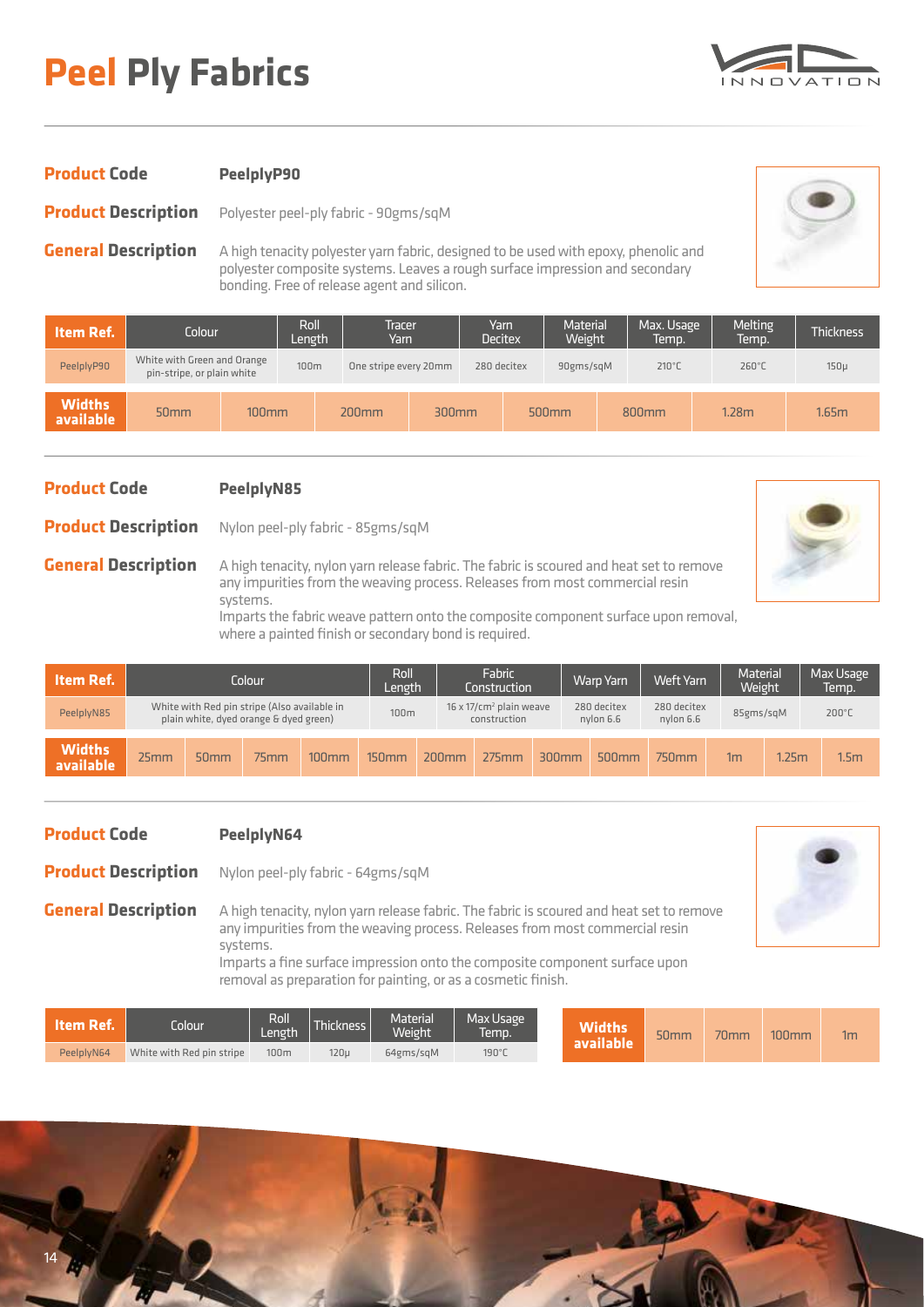## **PTFE Coated Glass Fabrics**

![](_page_14_Picture_1.jpeg)

| <b>Product Code</b> | <b>VACslipP1</b> |
|---------------------|------------------|
|---------------------|------------------|

**Product Description**

A fine, plain weave, PTFE-coated glass fabric which imparts a fine fabric weave pattern onto the composite component surface upon removal after cure.

> This fabric can also be used as a high temperature breather medium at temperatures up to 260°C, and is ideally suited to flat or single curvature components.

![](_page_14_Picture_6.jpeg)

| <b>Item Ref.</b> | Colour <sup>1</sup> | Max Usage Temp. | <b>Available</b> | $0.003"$ (0.076mm) | $0.005"$ (0.125mm) | $0.010$ " (0.250mm) |
|------------------|---------------------|-----------------|------------------|--------------------|--------------------|---------------------|
| VACslipP1        | Brown               | 260°1           | l nickness       |                    |                    |                     |

| <b>Product Code</b><br><b>VACslipSA1</b>                                            |                      |                                                                    |                                                                                                                                                                                                                                                             |                     |                        |  |                 |                  |
|-------------------------------------------------------------------------------------|----------------------|--------------------------------------------------------------------|-------------------------------------------------------------------------------------------------------------------------------------------------------------------------------------------------------------------------------------------------------------|---------------------|------------------------|--|-----------------|------------------|
| <b>Product Description</b><br>PTFE coated glass fabric - non porous - self adhesive |                      |                                                                    |                                                                                                                                                                                                                                                             |                     |                        |  |                 |                  |
| <b>General Description</b>                                                          |                      |                                                                    | A non-porous, PTFE coated, woven glass fabric with high temperature<br>pressure sensitive silicone adhesive. Ideally suited for use as a<br>reusable tool surface release ply.<br>The PTFE surface coating provides release from all types of resin system. |                     |                        |  |                 |                  |
| Item Ref.                                                                           | <b>Stocked Width</b> |                                                                    | <b>Glass Fibre Weight</b>                                                                                                                                                                                                                                   |                     | <b>Adhesive Weight</b> |  | Peel Adhesion   | Max. Usage Temp. |
| <b>VACslipSA1</b>                                                                   | 1 <sub>m</sub>       | 150g/cm <sup>2</sup> , 275g/cm <sup>2</sup> , 480g/cm <sup>2</sup> |                                                                                                                                                                                                                                                             |                     | 55g/cm <sup>2</sup>    |  | 12 N / cm width | $230^{\circ}$ C  |
|                                                                                     |                      |                                                                    |                                                                                                                                                                                                                                                             |                     |                        |  |                 |                  |
| <b>Available</b><br>$0.003$ " (0.076mm)<br><b>Thickness</b>                         |                      | $0.005$ " (0.125mm)                                                |                                                                                                                                                                                                                                                             | $0.010$ " (0.250mm) |                        |  |                 |                  |

| <b>Product Code</b>        |  | <b>VACslipNA1</b>                                                                                                                              |                                                                    |                  |
|----------------------------|--|------------------------------------------------------------------------------------------------------------------------------------------------|--------------------------------------------------------------------|------------------|
| <b>Product Description</b> |  | PTFE coated glass fabric - non porous - non adhesive                                                                                           |                                                                    |                  |
| <b>General Description</b> |  | A non-porous, PTFE coated, woven glass fabric without adhesive.<br>Ideally suited for use as a reusable tool surface release ply / slip sheet. |                                                                    |                  |
|                            |  | The PTFE surface coating provides release from all types of resin<br>system.                                                                   |                                                                    |                  |
|                            |  |                                                                                                                                                |                                                                    |                  |
| Item Ref.                  |  | <b>Stocked Width</b>                                                                                                                           | <b>Glass Fibre Weight</b>                                          | Max. Usage Temp. |
| <b>VACslipNA1</b>          |  | 1m (Range of other widths available)                                                                                                           | 150g/cm <sup>2</sup> , 275g/cm <sup>2</sup> , 480g/cm <sup>2</sup> | $260^{\circ}$ C  |
|                            |  |                                                                                                                                                |                                                                    |                  |
|                            |  |                                                                                                                                                |                                                                    |                  |

**Available**

**Thickness** 0.003" (0.076mm) 0.005" (0.125mm) 0.010" (0.250mm)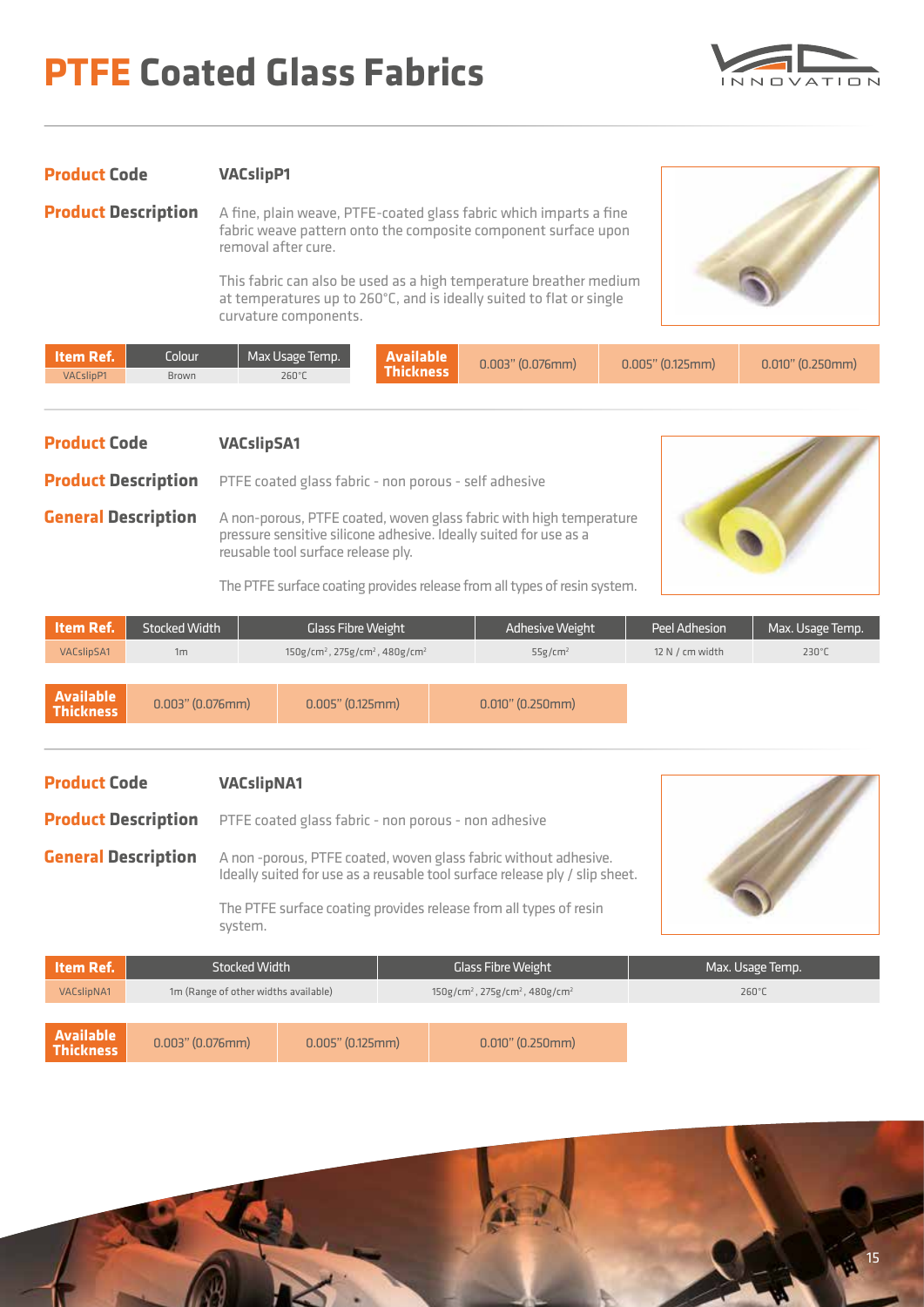![](_page_15_Picture_1.jpeg)

![](_page_15_Picture_2.jpeg)

#### **Product Code Chemlease® MPP 712 EZ**

**Product Description** Chemlease® MPP 712 EZ is formulated for sealing tooling in both the FRP and advanced composite sectors. Appropriate substrates include polyester gelcoat and non-gelcoat, epoxy and phenolic mould surfaces, and most metals. It has the ability to enhance the performance of semi-permanent release agents. In many cases, it has also been used as a means of re-surfacing a worn-out mould.

![](_page_15_Picture_5.jpeg)

#### **Product Code**

### **Chemlease® 15 Sealer EZ**

**Product Description** Chemlease® 15 Sealer EZ is a high performance sealer developed to condition and seal mould surfaces, reduce mould porosity and act as a base for new or reconditioned moulds. It provides an excellent base coat for all types of release agents and is compatible with fiberglass, aluminium, steel, and most solid or dense surfaces.

![](_page_15_Picture_9.jpeg)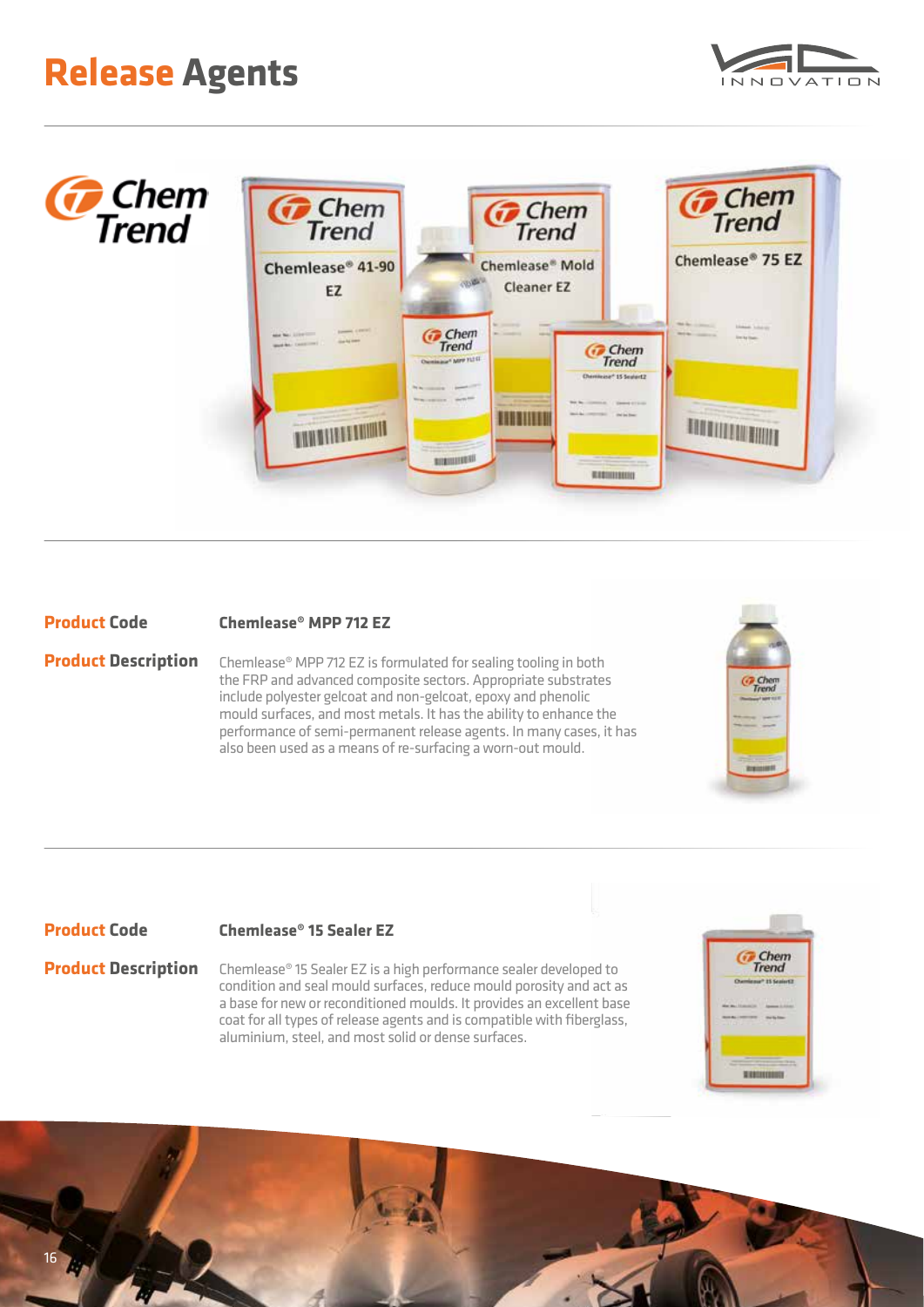## **Release Agents**

![](_page_16_Picture_1.jpeg)

#### **Product Code**

**Product Description**

**Chemlease® 41-90 EZ**

Chemlease® 41-90 EZ is a rapid curing semi-permanent mould release agent that provides multiple releases with minimal transfer to the moulded part.

Chemlease® 41-90 EZ is the highest slip version of the Chemlease® 41 family; primarily for closed moulding of abrasive or low draft parts, where a matte or satin finish is required.

![](_page_16_Picture_7.jpeg)

**Product Description**

Chemlease® 75 EZ is a unique semi-permanent mould release system developed specifically for the composites industry, for use where a high quality finish is required. It performs well in releasing all commonly-known moulding resins, including, but not limited to; polyester, vinyl ester, DCPD, phenolic, epoxy and BMI.

![](_page_16_Picture_10.jpeg)

### **Chemlease® Mold Cleaner EZ**

**Product Description** Chemlease® Mold Cleaner EZ is a special blend of HAP free solvents designed to remove wax and contaminants from composite moulds. It is ideal for preparing composite mould surfaces for the application of mould sealers and release agents, and is also excellent for cleaning brushes and equipment.

![](_page_16_Picture_13.jpeg)

![](_page_16_Picture_14.jpeg)

![](_page_16_Picture_15.jpeg)

**C**<br>Trend Chemiease® 75 EZ

them amp

**BREGISHING**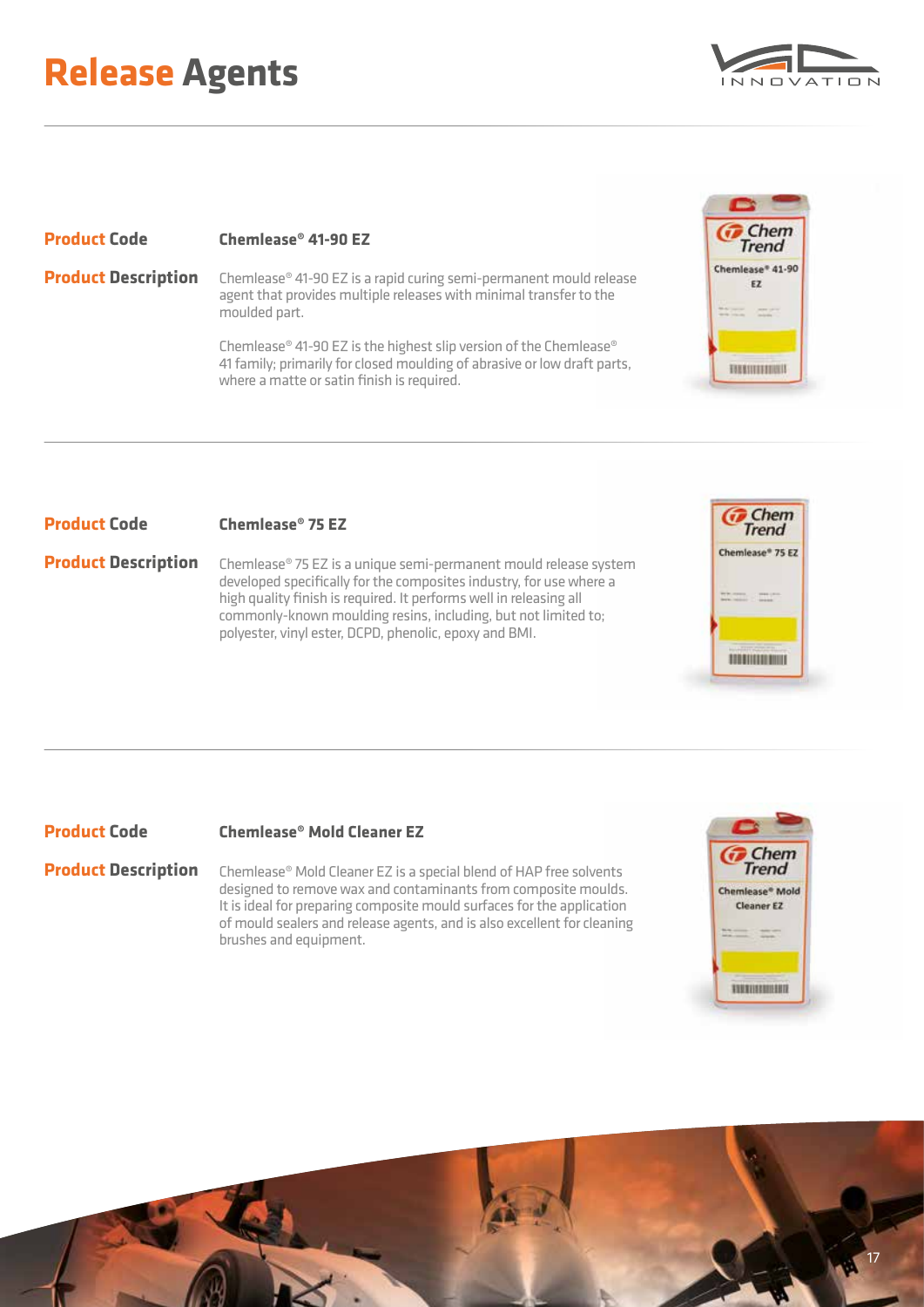## **Rubber Products**

![](_page_17_Picture_1.jpeg)

| <b>Product Code</b>        | Silcon60                                                                                                                                                                                                                                                                                          |
|----------------------------|---------------------------------------------------------------------------------------------------------------------------------------------------------------------------------------------------------------------------------------------------------------------------------------------------|
| <b>Product Description</b> | Uncured silicone rubber intensifier material - colour Orange<br>Supplied as milled and pressed sheet - approx 12mm (1/2")<br>thick Maximum usage temperature 230°C.                                                                                                                               |
| <b>General Description</b> | Uncured silicone rubber compound for use as an intensifier to<br>aid definition / intensification of the laminate during the cure -<br>especially in intricate detail areas. It is also used as an infill<br>within void areas of tooling, to ease bagging and reduce the<br>chance of bag burst. |

![](_page_17_Picture_3.jpeg)

| <b>\ Item Ref. \</b> | Colour | Density                | Max Usage Temp.    | Hardness (when cured) | <b>Thickness</b>                 |
|----------------------|--------|------------------------|--------------------|-----------------------|----------------------------------|
| Silcon60             | Orange | 1.25 g/cc <sup>3</sup> | 230°C (continuous) | 60 Shore A            | Supplied nominally<br>12mm thick |

#### **Cure Parameters**

| Time   | 60 mins                             | 45 mins | 30 mins         |
|--------|-------------------------------------|---------|-----------------|
| Temp.' | $80^{\circ}$ C<br>$\sim$ 500 $\sim$ | 120°C   | $150^{\circ}$ C |

**Curing Instruction** Press into place within the tooling void or on the area of the laminate to be intensified. Ensure that the Silcon60 is separated from the laminate by release film and that additional release film is used to separate the Silcon60 from the breather fabric. Cure under vacuum in an oven or autoclave under the above time / temperature conditions. Silcon60 will cure before the resin does and therefore, will intensify the laminate during the cure stage of the resin.

**General Usage** Place the cured infill / intensifier in place during the lay-up stage and separate from the breather fabric using release film. Note, the life of the intensifier will be reduced if it is not separated from the curing resin by a layer of release film. Where the moulded profile of the intensifier allows, it is recommended that the intensifier is covered by a layer of PTFE release tape.

**Storage Conditions** The uncured material has a shelf-life of 6 months when stored at 25°C, or 24 months when stored in a freezer.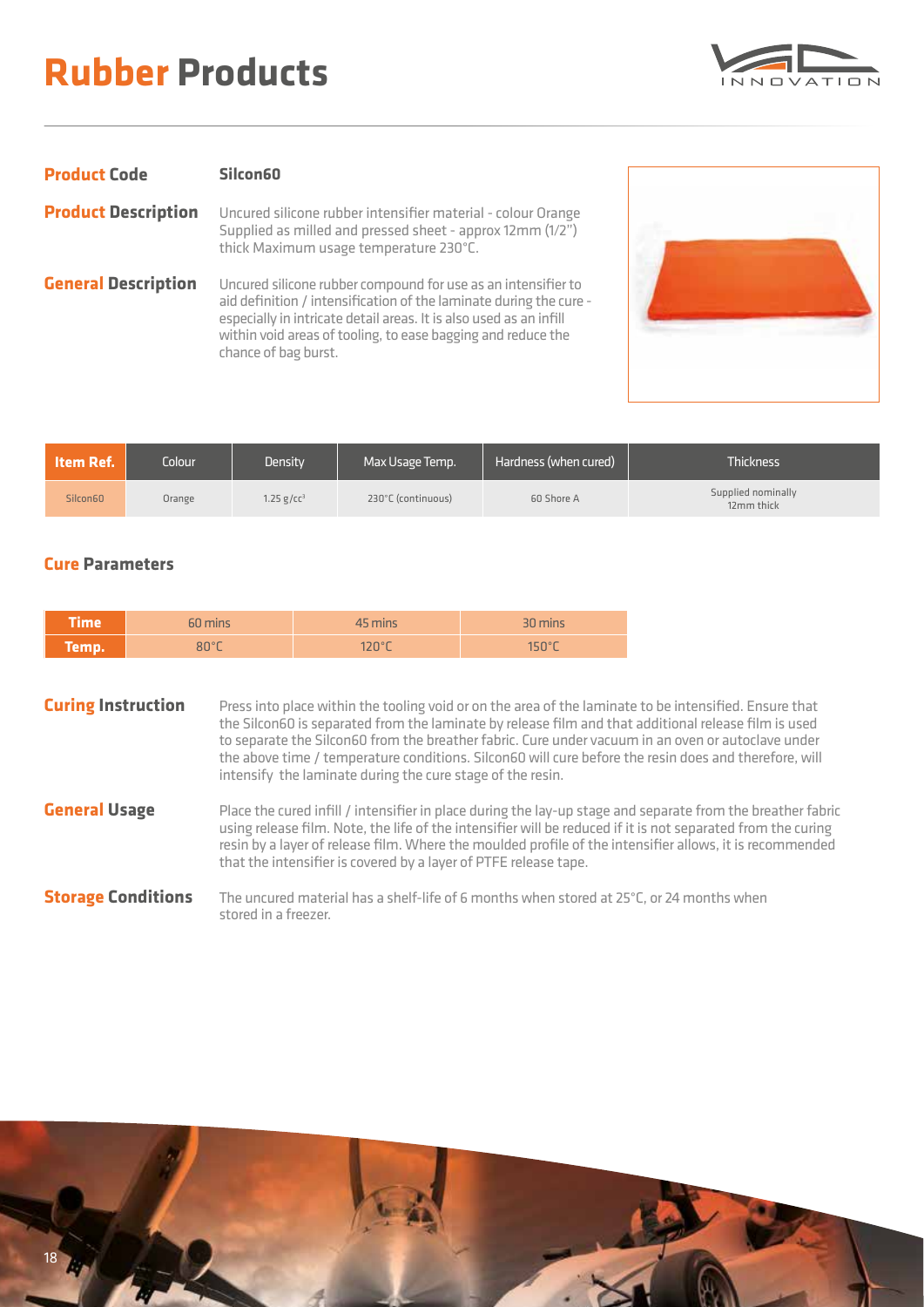## **Vacuum Connectors, Hoses & Gauges**

![](_page_18_Picture_1.jpeg)

#### **Product Code**

**VACconnector +90Plug B**

![](_page_18_Picture_4.jpeg)

### **Product Description**

VAC Innovation's two-part, through-bag vacuum connector with 50mm diameter base plate (75mm diameter also available), fitted with a 90° elbow and ¼" BSPP brass male vacuum plug (viton seals).

This configuration is an ideal solution where vertical clearance is reduced, i.e. between layers or trays in a racked loading system.

(Available with a stainless steel plug in lieu of brass if required)

## **Product Code**

**VACconnector+Plug B**

![](_page_18_Picture_11.jpeg)

### **Product Description**

VAC Innovation's two-part, through-bag vacuum connector with 50mm diameter base plate (75mm diameter also available) and fitted with ¼" BSPP brass male vacuum plug (with viton seals).

The steel body (which has a male ¼" BSPP thread on the underside) is aligned with the aluminium base and is screwed into the base whilst self-cutting through the vacuum bagging film.

(Available with a stainless steel plug in lieu of brass if required)

### **Product Code**

**VACconnector3P +Plug B**

![](_page_18_Picture_18.jpeg)

### **Product Description**

VAC Innovation's three-part, through-bag vacuum connector with 50mm diameter base plate (75mm diameter also available) and fitted with ¼" BSPP brass male vacuum plug (with viton seals).

A hole approx 25mm (1") diameter is cut into the bagging film and the film is laid down over the unit. The sealing ring drops over the unit and onto the bagging film. The steel locking nut is screwed onto the course thread, tightening the sealing ring onto the bagging film.

(Available with a stainless steel plug in lieu of brass if required)

## **Product Code**

**VACconnector +Socket B**

![](_page_18_Picture_25.jpeg)

### **Product Description**

VAC Innovation's two-part, through-bag vacuum connector with 50mm diameter base plate (75mm diameter also available) and fitted with ¼" BSPP brass female vacuum socket (with viton seals).

(Available with a stainless steel socket in lieu of brass if required)

![](_page_18_Picture_29.jpeg)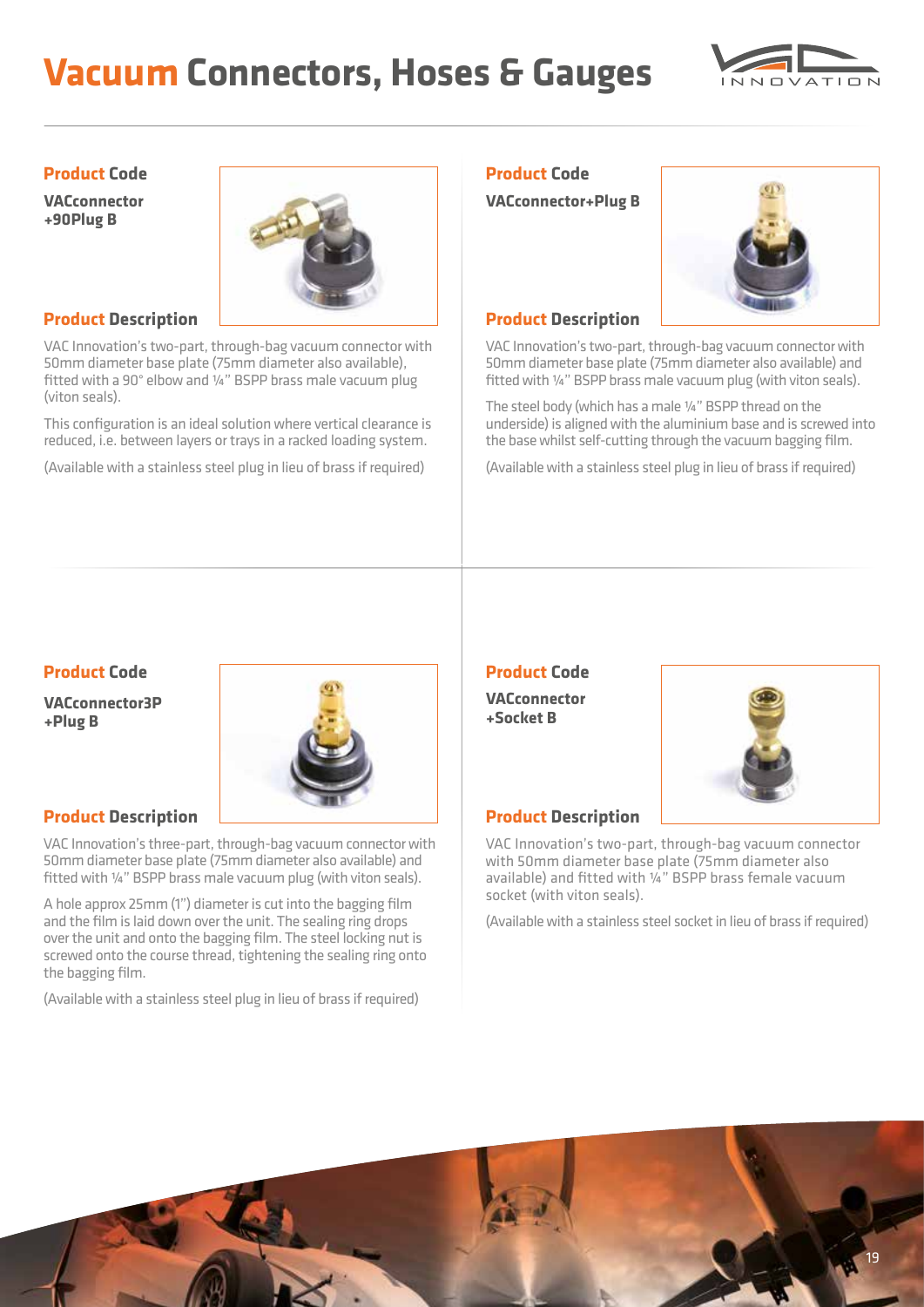## **Vacuum Connectors, Hoses & Gauges**

![](_page_19_Picture_1.jpeg)

#### **Product Code VAChoseSIL**

**Product Description**

VAChoseSIL is a specially formulated, highly flexible, silicone extrusion for high temperature oven and autoclave processes up to 230°C continuous (210°C max with our connection fittings).

The hose includes a ¼" (6mm) diameter internal spring which enables it to withstand high autoclave pressures (up to 12 bar) without collapsing. The hoses are supplied with various end connection options to suit individual applications.

![](_page_19_Picture_6.jpeg)

#### **Product Code VAChoseHT**

**Product Description**

VAChoseHT is a flexible PTFE tube with a protective aramid fibre outer sheath, capable of operating at temperatures up to 300°C continuous (210°C max with our connection fittings).

> The hose has an 8mm bore internal spring which enables it to withstand high autoclave pressures (up to 12 bar) without collapsing. The hoses are supplied with various end connection options to suit individual applications.

![](_page_19_Picture_11.jpeg)

#### **Product Code VAChoseLT**

VAChoseLT is a flexible, cost-effective ¼" (6mm) bore vacuum hose, suitable for ambient temperature processes such as clean room vacuum bag preparation. The hoses are supplied with various end connection options to suit individual applications. **Product Description**

![](_page_19_Picture_15.jpeg)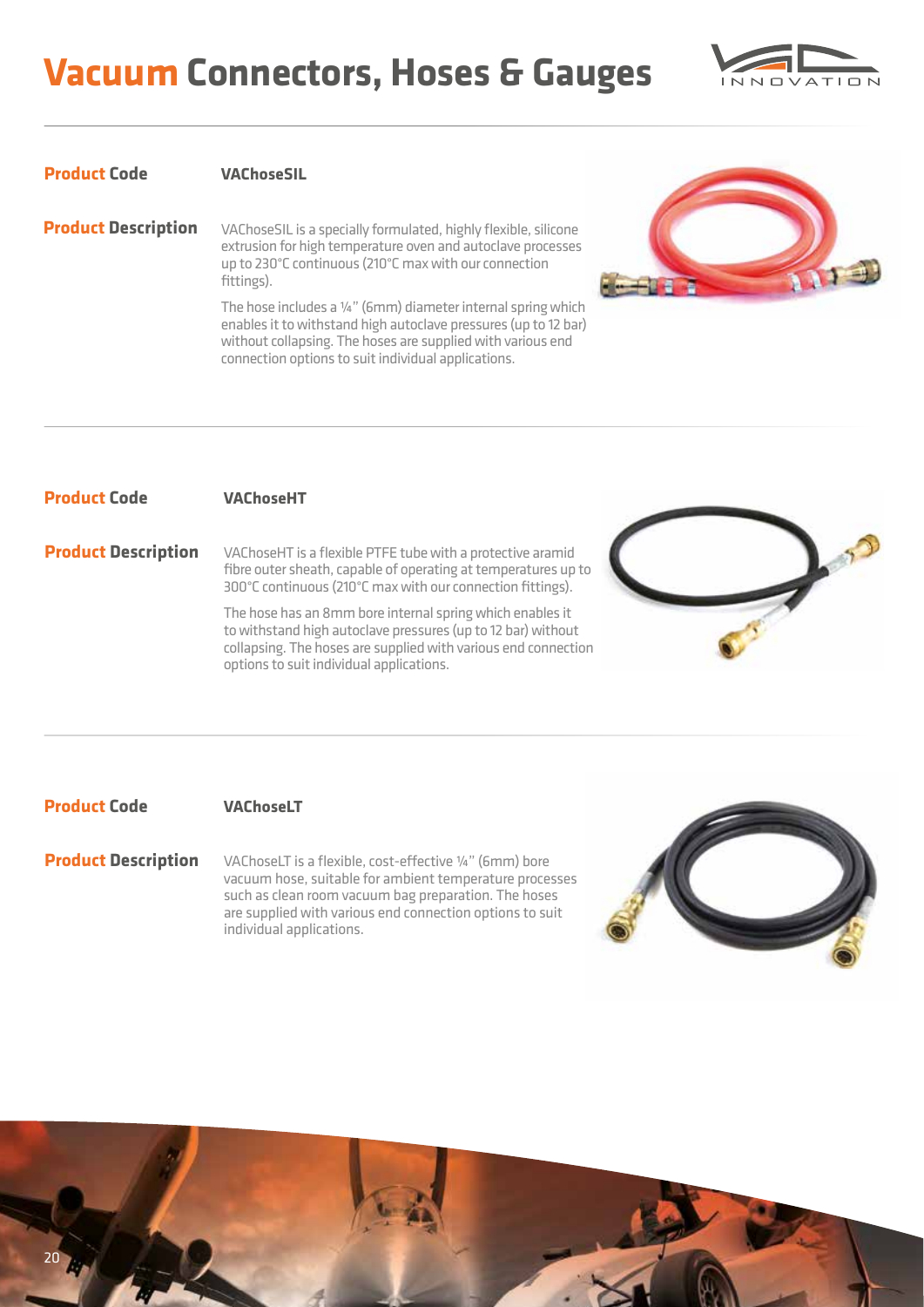## **Vacuum Connectors, Hoses & Gauges**

![](_page_20_Picture_1.jpeg)

### **Product Code**

**VACconnector**

![](_page_20_Picture_4.jpeg)

A two-part, through-bag vacuum connector with 50mm diameter base plate (75mm diameter also available).

No Plug or Socket fitted.

The steel body (which has a male ¼" BSPP thread on the underside) is aligned with the aluminium base and is screwed into the base whilst self-cutting through the vacuum bagging film.

![](_page_20_Picture_11.jpeg)

¼" BSPP brass vacuum connector plug with viton seal. Vacuum plugs (male) are most commonly fitted to the vacuum connectors or to maniflolds, and to oven or autoclave vacuum ports.

#### Max Usage Temp. Thread Size 210°C ¼" BSPP Max Usage Temp. Thread Size  $210^{\circ}$ C  $\frac{1}{4}$   $\frac{1}{8}$  BSPP

## **Product Code**

**Blanking Socket**

![](_page_20_Picture_17.jpeg)

### **Product Description**

The VAC Blanking Socket has been designed to alleviate any leak paths that may occur on any unconnected sockets not in use during cure cycles in or out of autoclave / oven. The internal valves have been removed to prevent the opening of any connected valve.

### **Product Code**

**VACgauge 63SC**

![](_page_20_Picture_22.jpeg)

#### **Product Description Product Description**

VACgauge63 is a portable, 63mm diameter, analogue vacuum gauge that is glycerine filled for shock resistance.

This gauge provides an immediate visual reference to the level of vacuum achieved under the vacuum bagging film, indicating whether a leak is present and the rate of loss of vacuum.

![](_page_20_Picture_28.jpeg)

¼" BSPP brass vacuum connector socket with double 'O' rings (viton seals). Vacuum sockets (female) are most commonly fitted to the vacuum hoses.

| Max Usage Temp. | Thread Size          |
|-----------------|----------------------|
| 210°C           | $\frac{1}{4}$ " BSPP |
|                 |                      |

### **Product Code**

**Blanking Plug**

![](_page_20_Picture_34.jpeg)

### **Product Description**

The VAC Blanking Plug has been designed to alleviate any leak paths that may occur on any unconnected plugs not in use during cure cycles in or out of autoclave / oven. The internal valves have been removed to prevent the opening of any connected valve.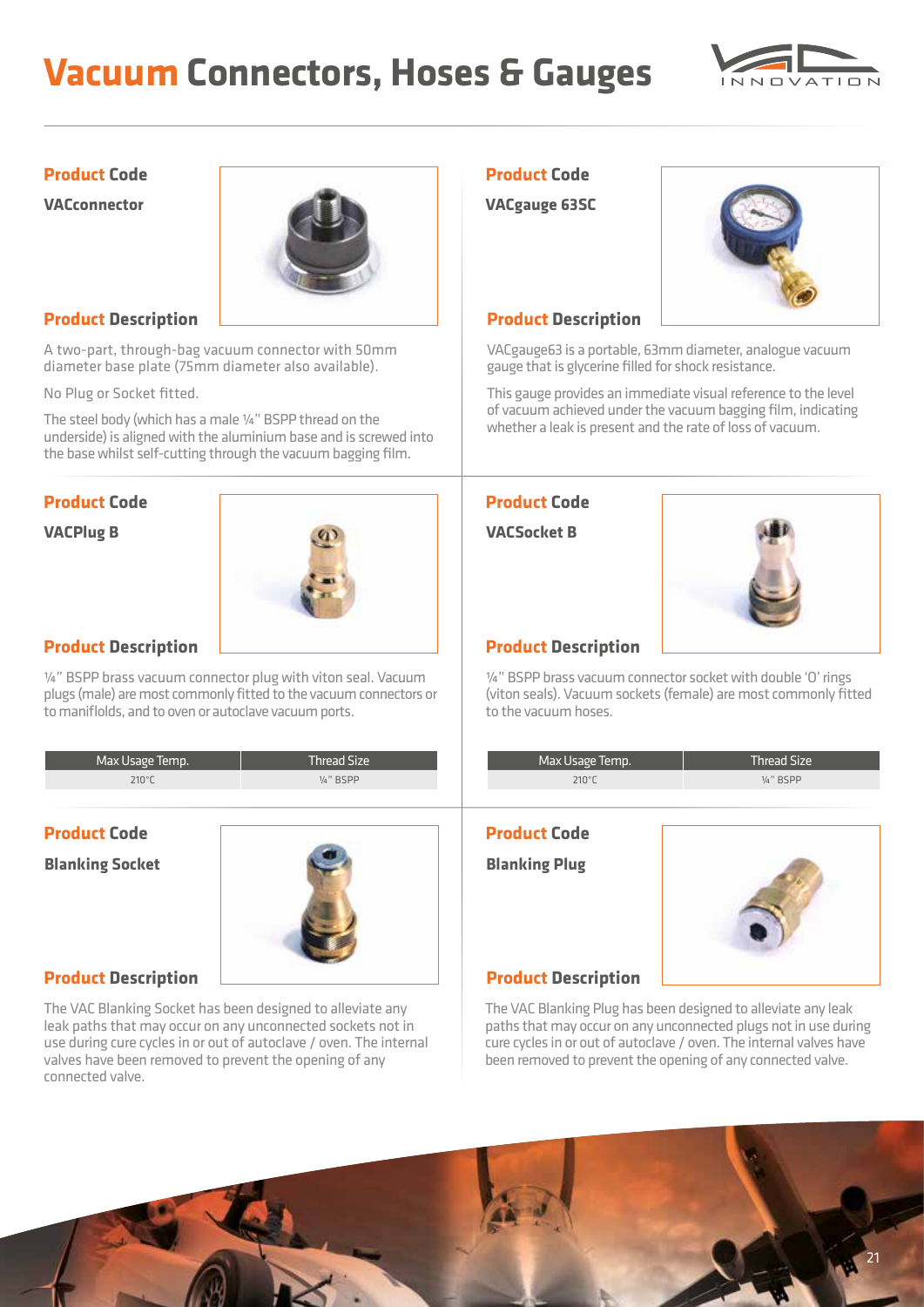## **Ancillary Items**

![](_page_21_Picture_1.jpeg)

| <b>Product Code</b>        | <b>Scissors</b>                                                                                                                                                                                                       |  |
|----------------------------|-----------------------------------------------------------------------------------------------------------------------------------------------------------------------------------------------------------------------|--|
| <b>Product Description</b> | Scissors for cutting carbon and aramid fabrics with a micro-serrated<br>blade and ergonomic plastic handle.                                                                                                           |  |
| <b>General Description</b> | Scissors for cutting carbon and aramid fabrics. Ice-tempered,<br>stainless steel blades for long-lasting cut and one blade<br>micro-serrated to grip fabric. Acetone resistant and temperature<br>resistant to 140°C. |  |

![](_page_21_Picture_3.jpeg)

| Item Ref.           | Colour                   |  |                                  | <b>Material</b> | Max. Temp. Capability | Cut                         |
|---------------------|--------------------------|--|----------------------------------|-----------------|-----------------------|-----------------------------|
| <b>Scissors</b>     | Black with Orange detail |  | Stainless Steel / Plastic Handle |                 | 140°C                 | Botec-Cut - curved grinding |
|                     |                          |  |                                  |                 |                       |                             |
| <b>Available in</b> | 15cm(6")                 |  | 20cm(8")                         | 25cm (10")      |                       |                             |

#### **Product Code Polyurethane Cutting Surface**

**Product Description** Urethane sheet, "self-sealing", cutting surface, silicone-free. 80° shore A hardness.

**General Description** Cast, urethane sheet for use as a table top cover. Ideally suited as a base surface for cutting pre-pregs etc, as the urethane will generate no loose fibres which would otherwise contaminate the resin.

![](_page_21_Picture_8.jpeg)

| lltem Ref.'            | $\mathsf{C}$ olour $\mathsf{C}$ | Thickness'                 | Size                    | <b>Hardness</b> |
|------------------------|---------------------------------|----------------------------|-------------------------|-----------------|
| Polyurethane           | Wide choice of                  | From 6mm to 20mm           | Any size up to Max. of: | 80 Shore A      |
| <b>Cutting Surface</b> | colours available               | (6mm supplied as standard) | 1680mm x 3700mm         |                 |

#### **Product Code Ultrasonic Leak Detector**

**Product Description**

This small, hand-held ultrasonic leak detector is ideally suited to the detection of leaks within the vacuum bag, the associated through-bag vacuum connectors and vacuum hoses.

The instrument detects the ultrasonic sound created by the in-rush of air through any small leak paths (generally between the bagging film and the sealant tape), and displays the intensity of the signal on an LED meter. The ultrasonic sound is also translated into an audible signal that can be heard through the head-phones supplied. By adjusting the sensitivity of the unit, the detected leak can be quickly pinpointed and sealed, thus saving considerable bagging time.

![](_page_21_Picture_14.jpeg)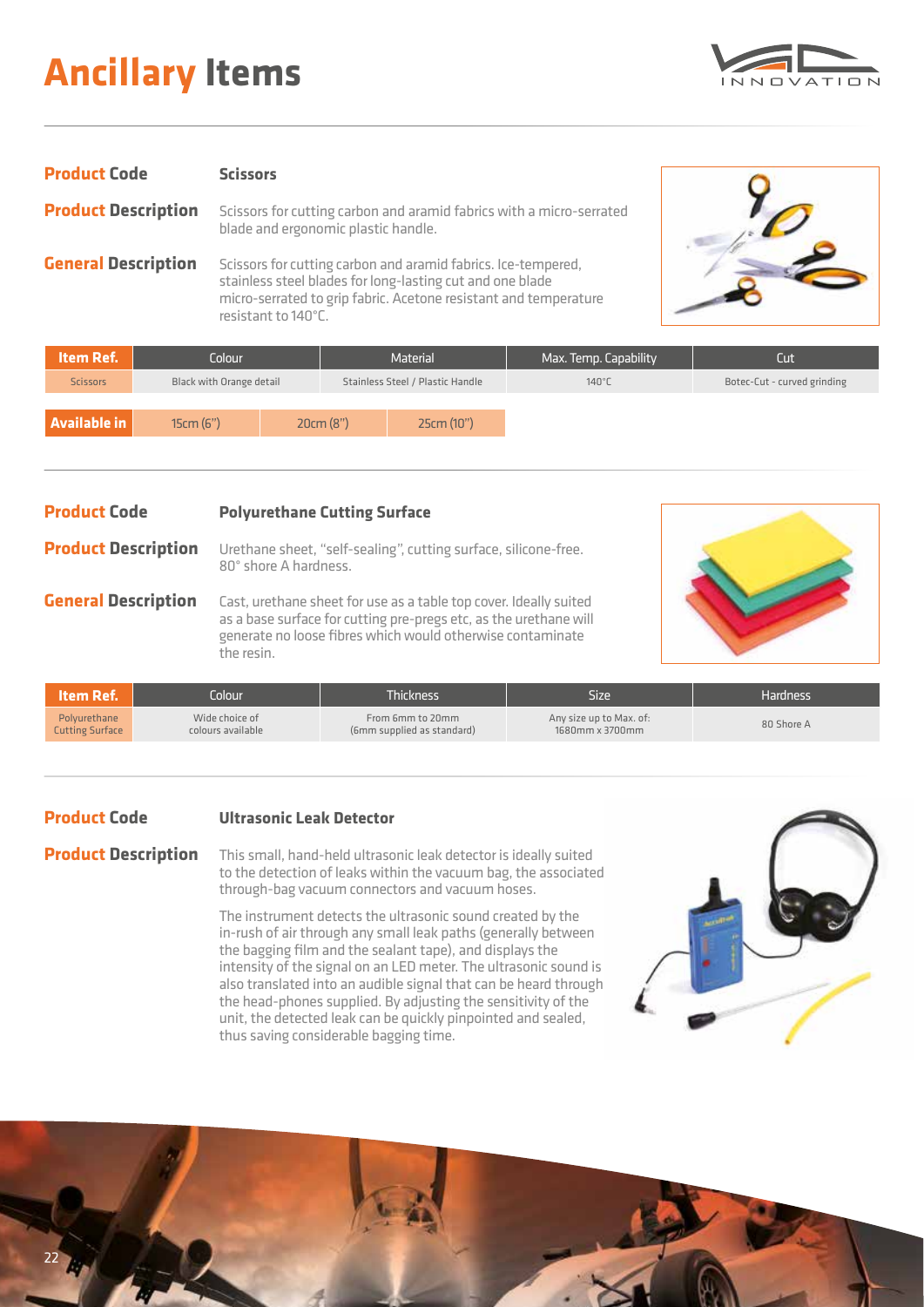## **Infusion Products**

![](_page_22_Picture_1.jpeg)

#### **Product Code Product Description VACtakPC1** Spray adhesive compatible with polyester resin systems – clear.

**General Description** VACtakPC1 is a high tack, spray adhesive supplied in 500ml cans with an adjustable spay nozzle. It is primarily used during resin infusion processes to hold dry materials in place without affecting the surface finish or the resin flow.

> The standard VACtakPC1 adhesive product is clear, but is also available with a green pigment which aids in identifying the surface/s that have been coated, thus allowing areas that have a greater adhesive coating to have a darker green colour.

| Item Ref. | Total<br><b>Solids</b> | Dry Time                                       | Shelf Life                              |
|-----------|------------------------|------------------------------------------------|-----------------------------------------|
| VACtakPC1 | $28 - 30%$             | 3-5 minutes dependant<br>on temp. and humidity | 18 months<br>(from date of manufacture) |

![](_page_22_Picture_6.jpeg)

Materials / surfaces to be bonded should be clean, dry and free of any dirt, dust, oil, loose paint, wax or grease and other any other contamination that may interfere with the adhesive. Make sure the working area is adequately ventilated.

![](_page_22_Picture_8.jpeg)

The temperature of the adhesive and the materials / surfaces to be bonded should ideally be between 15°C and 40°C.

Spray a uniformly dispersed, even coating of VACtakPC1 onto both of the materials / surfaces to be bonded. Spray from a distance of 10-20cm (4"-8"), and at an angle of 90°. One surface should be sprayed vertically and the other surface horizontally. Do not over wet the surface.

Allow the adhesive to become tacky (approx 10 to 30 seconds depending on materials and environment conditions). Note, a second, localised coat may be required in critical areas such as edges and corners.

Press the two adhesive coated surfaces together with an adequate and uniform pressure (depending on the application and material weight, it may be preferable to use a roller). Repeat for subsequent material layers as necessary.

VAC Innovation recommends that a compatibility test is always carried out by spraying a small patch onto the substrates to be bonded, prior to use in production.

![](_page_22_Picture_14.jpeg)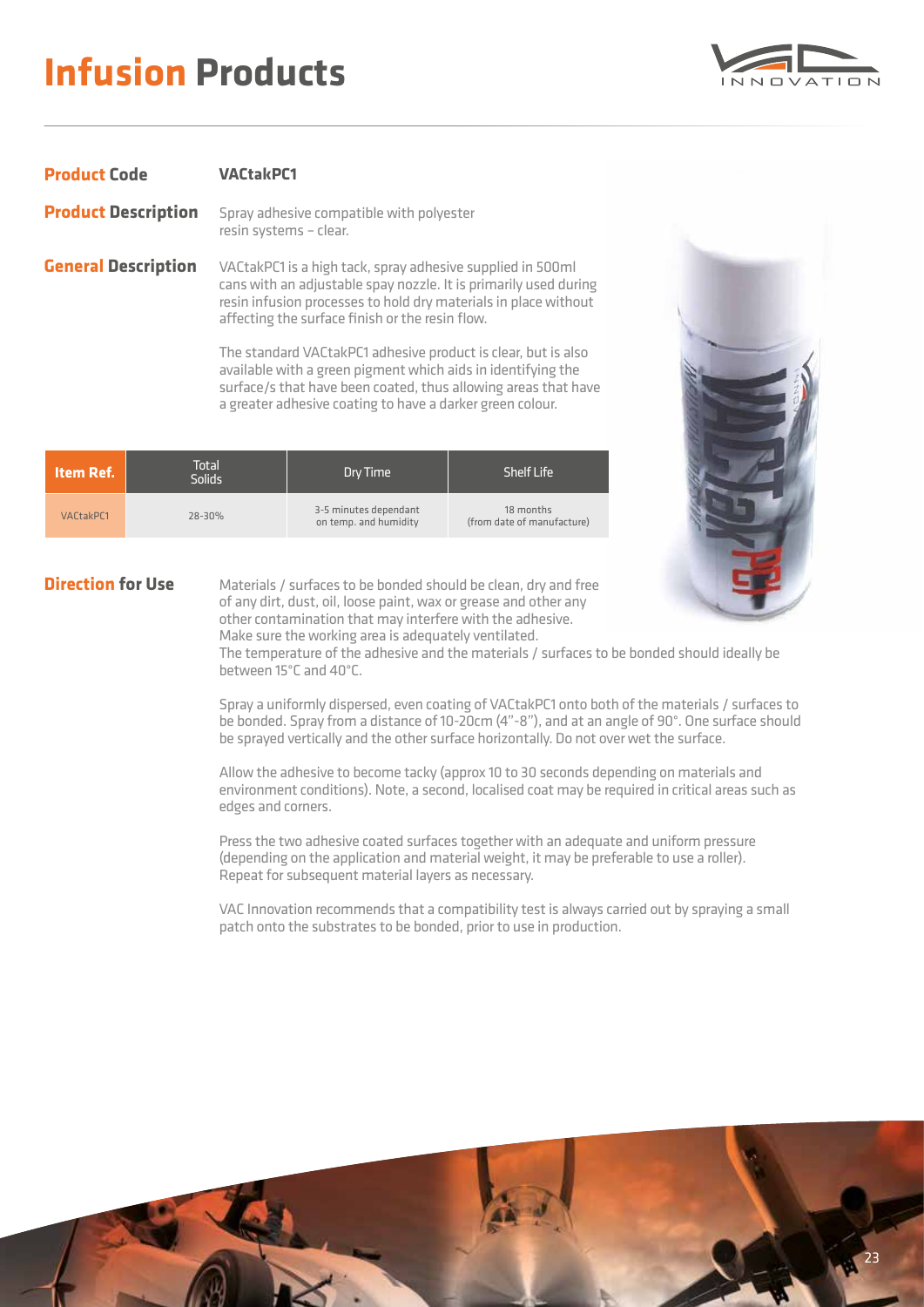## **Infusion Products**

![](_page_23_Picture_1.jpeg)

### **Product Code**

**PET / NYT**

![](_page_23_Picture_4.jpeg)

PET (as pictured) is a low-cost resin inlet and vacuum tube used in the resin infusion process. PET is available in various diameters and has a maximum usage temperature of 55°C.

For infusion applications where a temperature in excess of 55°C will apply, product designation NYT should be used. NYT is available in various diameters and has a maximum usage temperature of 130°C.

![](_page_23_Picture_10.jpeg)

RPVCT is a resin-inlet and vacuum tube, generally used during the infusion process, when manufacturing larger structures, as it allows for a high resin flow rate. It is available in various diameters and has a maximum operating temperature of 55°C.

### **Product Code InfMesh D227G**

![](_page_23_Picture_14.jpeg)

### **Product Description**

InfmeshD227G is an extruded resin flow medium providing directional, high-speed resin flow, making it ideally suited to the infusion of large flat or curved structures. InfmeshD227G is compatible with both polyester and epoxy infusion resins.

### **Product Code**

**SpiralNet**

![](_page_23_Picture_19.jpeg)

Spiral Net, like spiral wrap, is used to distribute resin in the infusion process. Spiral Net however, provides the benefit of raising the spiral wrap away from the component surface, so reducing mark-off or imprint in critical applications.

![](_page_23_Picture_24.jpeg)

Spiral wrap is used as a resin distribution channel during the infusion process. It allows the resin to flow unrestricted to a predefined position over the surface of the component, whilst at the same time flooding out of the channel into the structural materials.

### **Product Code**

**InfmeshK115B-2000**

![](_page_23_Picture_29.jpeg)

### **Product Description**

InfmeshK115B is a highly conformable, knitted resin flow

![](_page_23_Picture_32.jpeg)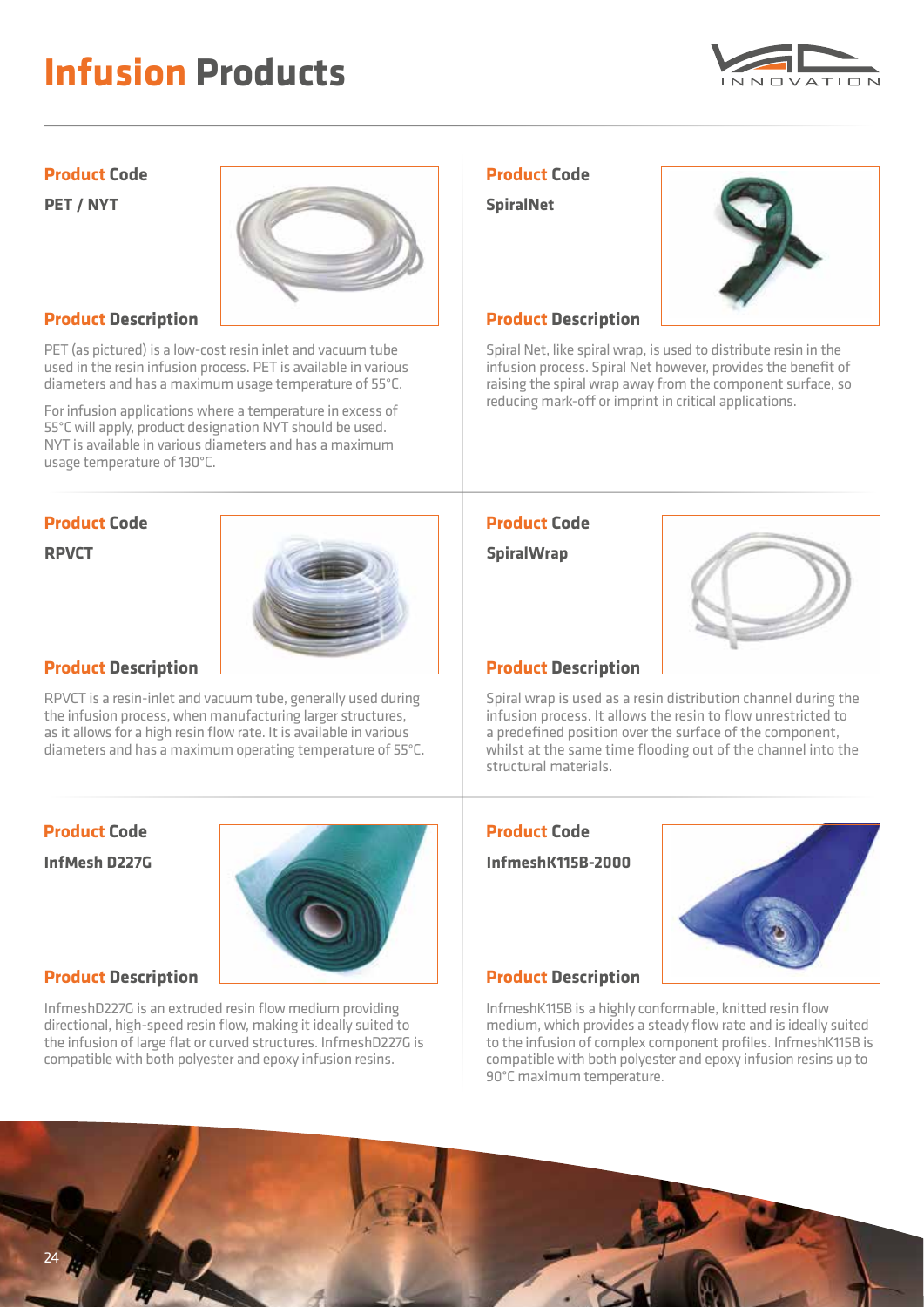## **Infusion Products**

![](_page_24_Picture_1.jpeg)

### **Product Code**

**Infusion Adapters**

![](_page_24_Picture_4.jpeg)

### **Product Description**

IValve10bk is a disposable, push-fit valve for use with PET tubing, which provides simple control of resin flow during the infusion process.

To accompany the IValve10bk and to aid layout of the resin infusion tubing matrix, VAC Innovation stocks various push-fit tube connectors:

- IAT10bk 3 way connector, to create branches off the main resin line
- IAS10bk straight connector, to join shorter lengths of tubing
- IAL10bk 90° elbow connector, often used to direct tubing down to or from the floor, or to run parallel to the tooling when exiting the lay-up, thus avoiding large bends which would otherwise be prone to damage and potential vacuum leaks.

![](_page_24_Picture_13.jpeg)

A VAC Innovation bespoke designed and produced degassing vessel/resin catch-pot.

The VACpot 10 has been designed to be lightweight and robust. The lid and seal system enables a rapid vacuum seal, without the need for clamps, allowing for subsequent quick and simple removal of the lid.

The lid is available in either polycarbonate or aluminium, and can be extensively configured to suit customer's specific operational requirements. VACpot10 lid configuration options range from having a vacuum only connection, when used for degassing, through to multiple, quick-seal resin pipe inlets (of various sizes) when used as a resin catch-pot.

The VACpot10 will internally accommodate a 10 litre bucket.

### **Product Code**

**Compoflex RF 3**

![](_page_24_Picture_21.jpeg)

### **Product Description**

Compoflex RF3 is a combined resin flow mesh and release fabric, used to control the flow rate and distribute the resin, whilst allowing easy removal from the composite laminate after use. As a combination product, Compoflex RF3 can offer significant lay-up time savings.

RF3 has low to medium bleed characteristics and is designed to efficiently distribute resin with limited waste, due to its low profile and light construction. It can be used with polyesters, vinylesters, epoxies and other resins.

![](_page_24_Picture_27.jpeg)

For certain process applications, a reduced level of vacuum may be required. This can be achieved simply by use of a three-way valve, allowing air to be drawn through the pump. However, this will reduce the pump life expectancy.

For applications requiring a reduced level of vacuum, VAC Innovation recommends the use of a VAC Regulator. This allows the vacuum within the process to be set to the desired level, at the same time isolating the pump from the process. The pump continues to run and maintain the set level of vacuum without continuously drawing in air.

VAC Innovation can configure the VAC Regulator with various connectors to suit individual applications.

![](_page_24_Picture_32.jpeg)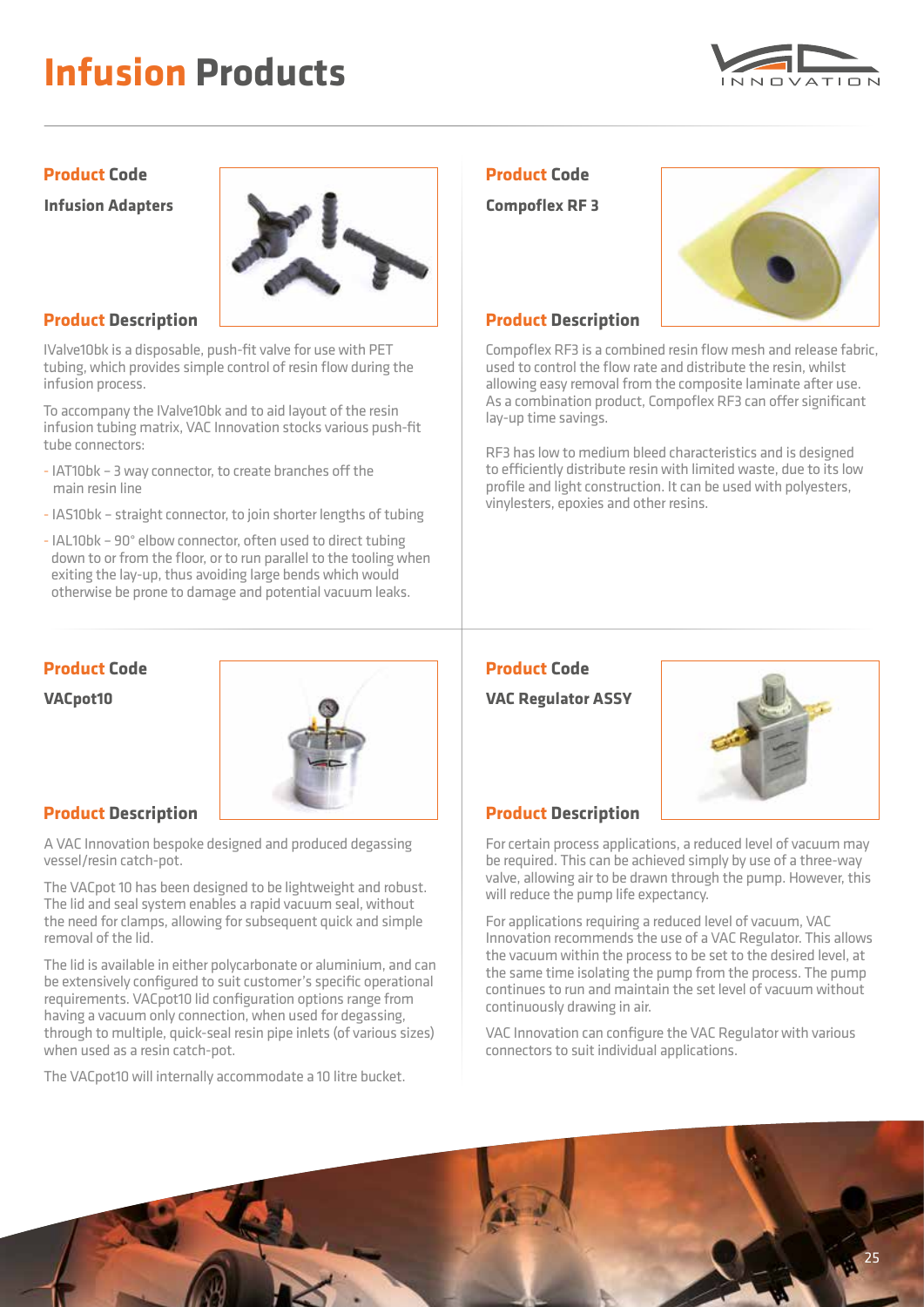## **Vacuum Pumps**

![](_page_25_Picture_1.jpeg)

### **Product Description B06 Oil**

As the vital component in any vacuum bagging process, the choice of vacuum pump is critical.

VAC Innovation supplied vacuum pumps have a proven track record of reliability, providing long lasting, low-maintenance, low running cost solution for all vacuum bagging applications.

VAC Innovation offers both oil-free and oil lubricated vacuum pumps.

Oil-free ("dry-running") pumps allow for prolonged periods of use with extremely low maintenance, and will achieve up to 85% of full vacuum (approx 26" Hg), whereas oil-lubricated pumps will achieve close to 100% of full vacuum.

- Oil Sealed Vacuum Pump
- 240 volt / 13 amp Supply
- Nominal Displacement 6.4 m<sup>3</sup> / hr at 50 Hz (7.4  $\text{m}^3$  / hr at 60Hz)
- 3 mbar Ultimate Pressure

### **B08 Dry**

- Dry-running, Oil-free Vacuum Pump
- 240 volt / 13 amp Supply
- Nominal Displacement 8 m³ / hr at 50 Hz (9.5  $\text{m}^3$  / hr at 60Hz)
- 150 mbar Ultimate Pressure

### **B20 Oil**

- Oil Sealed Vacuum Pump with integral Exhaust Filter
- 240 volt / 13 amp Supply
- Nominal displacement 18 m<sup>3</sup> / hr at 50 Hz  $(21 \text{ m}^3)$  hr at 60Hz)
- 1 mbar Ultimate Pressure

### **B70 Oil**

- Oil Sealed Vacuum Pump with integral Exhaust Filter
- 400 volt / 3-phase Supply
- Nominal Displacement 63 m³ / hr at 50 Hz ( $74 \text{ m}^3$  / hr at 60Hz)
- 3 mbar Ultimate Pressure

![](_page_25_Picture_27.jpeg)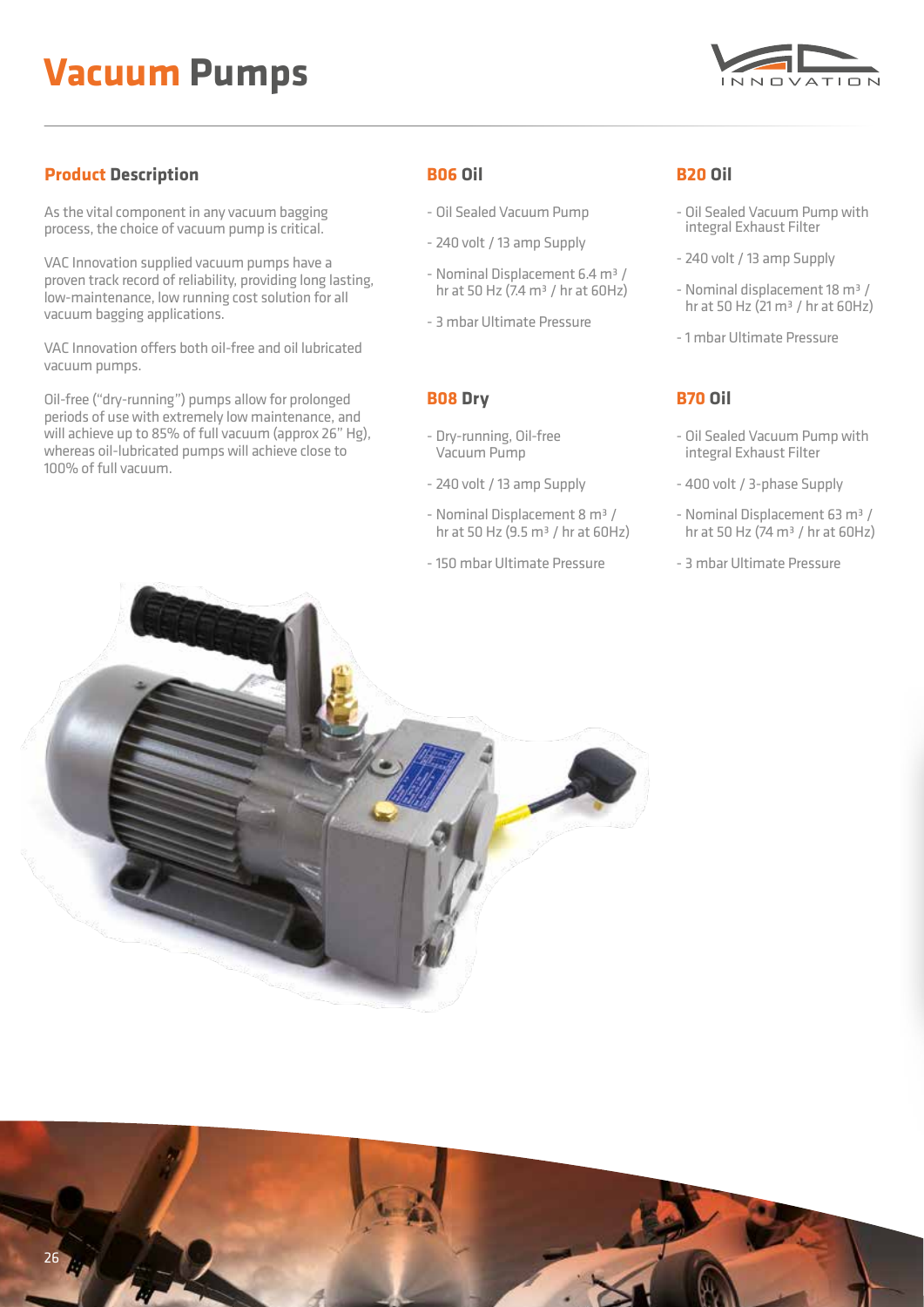![](_page_26_Picture_1.jpeg)

27

### **VAC Innovation Ltd is the UK agent for ltalmatic Autoclaves.**

Established in 1966, ITALMATIC is now a world leader in the manufacture of autoclaves for composite production and glass laminating.

ltalmatic supplies affordable autoclaves to suit any number of composite processing parameters, and offers specifications to suit all budgets; from basic touch screen control to PC+plc SCADA control.

ltalmatic autoclaves can be supplied with a variety of heating options; electric, gas or diathermic oil, and are available with or without cooling as required.

![](_page_26_Picture_6.jpeg)

![](_page_26_Picture_7.jpeg)